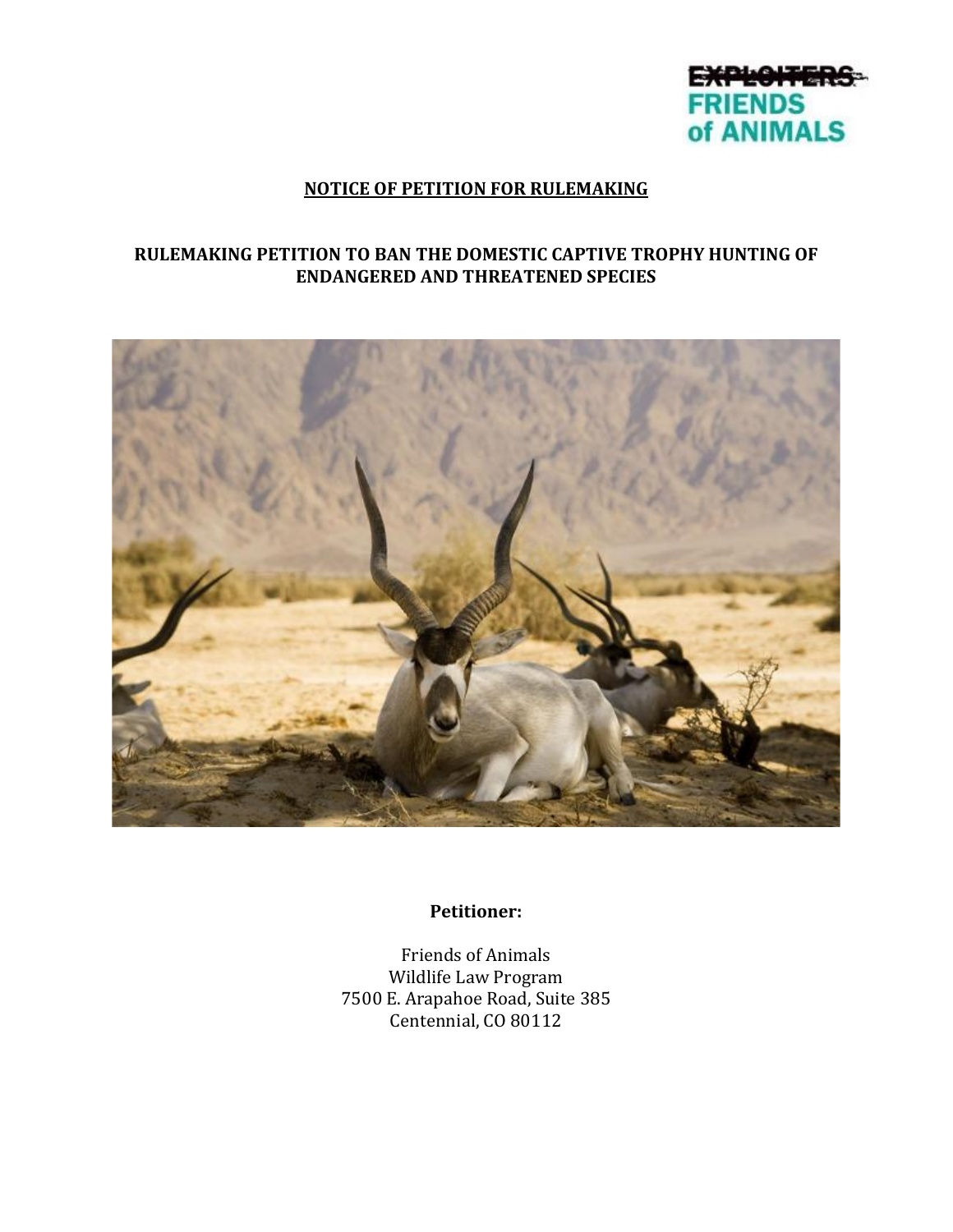# **FRIENDS** of ANIMALS

#### **NOTICE OF PETITION FOR RULEMAKING**

March 16, 2022

*Via Certified U.S. Mail*

Honorable Debra Haaland Secretary of the Interior U.S. Department of the Interior 1849 C Street, N.W. Washington, DC 20240

Martha Williams Director, U.S. Fish and Wildlife Service 1849 C Street, N.W. Washington, DC 20240

#### **Re: Request to Initiate Rulemaking to Ban the Domestic Captive Trophy Hunting of Threatened and Endangered Species**

Dear Secretary Haaland and Director Williams:

Friends of Animals submits this petition pursuant to section 553(e) of the Administrative Procedure Act (APA)<sup>1</sup> and the First Amendment of the Constitution.<sup>2</sup> Petitioner is an "interested person" under APA section 553(e), and seeks issuance of certain rules to ban the captive trophy hunting of threatened and endangered species in the United States. This proposal is consistent with conserving those species as well as contemporary ethical standards and the best available science.

Petitioner requests that the United States Fish and Wildlife Service (FWS) amend its permitting regulations under the Endangered Species Act for captive-bred wildlife. Friends of Animals requests that FWS make the following amendments to 50 C.F.R. § 17.21 (additions marked in red; deletions noted in strikethrough):

<sup>1</sup> The APA provides that "[e]ach agency shall give an interested person the right to petition for the issuance, amendment, or repeal of a rule." 5 U.S.C. § 553(e).

<sup>&</sup>lt;sup>2</sup> The United States Constitution provides that "Congress shall make no law . . . abridging . . . the right of the people . . . to petition the government for a redress of grievances." U.S. CONST., amend. I.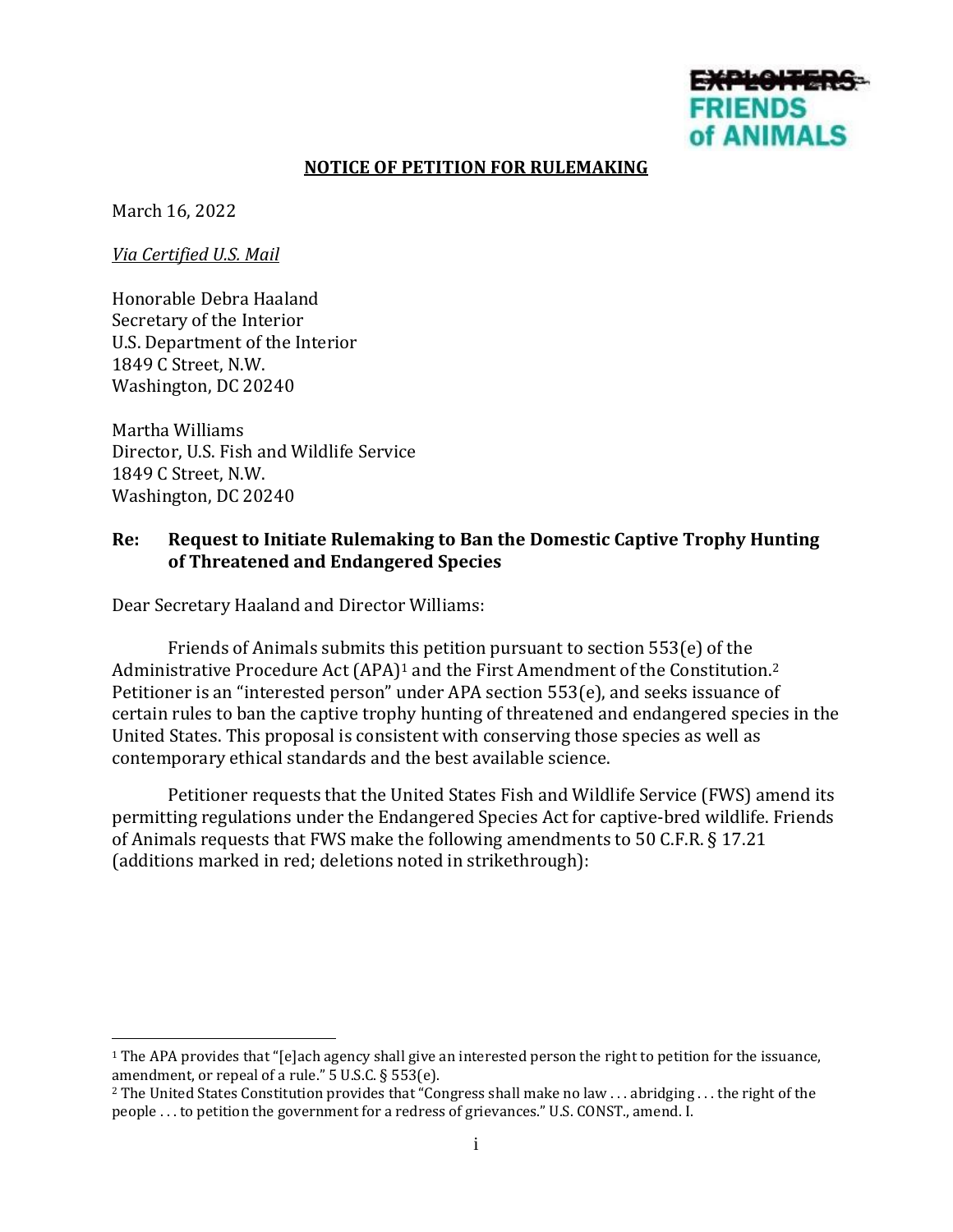#### **50 C.F.R. § 17.21 Prohibitions**

**(g)** Captive-bred wildlife.

**(1)** Notwithstanding paragraphs (b), (c), (e) and (f) of this section, any person may take; export or re-import; deliver, receive, carry, transport or ship in interstate or foreign commerce, in the course of a commercial activity; or sell or offer for sale in interstate or foreign commerce any endangered wildlife that is bred in captivity in the United States provided either that the wildlife is of a taxon listed in paragraph (g)(6) of this section, or that the following conditions are met:

**(ii)** The purpose of such activity is to enhance the propagation or survival of the affected species. Killing endangered or threatened species for a fee or other valuable consideration or for recreation on a U.S. shooting preserve or any other controlled hunting facility is not an adequate purpose;

**(3)** Upon receipt of a complete application for registration, or the renewal or amendment of an existing registration, under this section, the Service will publish notice of the application in the Federal Register. Each notice will invite the submission from interested parties, within 30 days after the date of the notice, of written data, views, or arguments with respect to the application. All information received as part of each application will be made available to the public, upon request, as a matter of public record at every stage of the proceeding, including, but not limited to, information needed to assess the eligibility of the applicant, such as the original application, materials, any intervening renewal applications documenting a change in location or personnel, and the most recent annual report.

**(i)** At the completion of this comment period, the Director will decide whether to approve the registration. In making this decision, the Director will consider, in addition to the general criteria in  $\S 13.21(b)$  of this subchapter, whether the expertise, facilities, or other resources available to the applicant appear adequate to enhance the propagation or survival of the affected wildlife. The Director will not consider any applicant seeking to allow the killing of endangered or threatened species for a fee or other valuable consideration or for recreation on a shooting preserve or any other controlled hunting facility. Public education activities may not be the sole basis to justify issuance of a registration or to otherwise establish eligibility for the exception granted in paragraph (g)(1) of this section.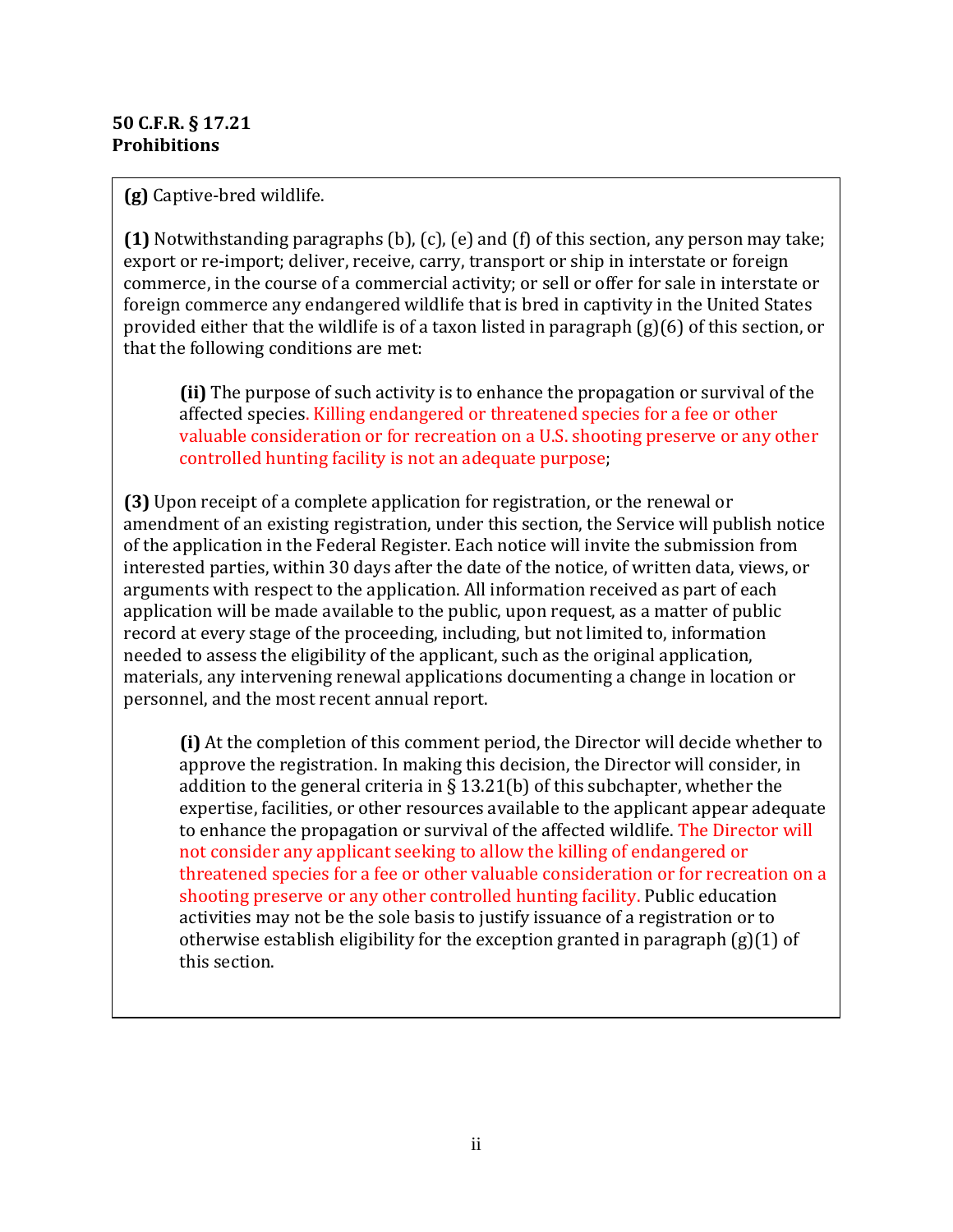**(h)** U.S. captive-bred scimitar-horned oryx, addax, and dama gazelle. Notwithstanding paragraphs (b), (c), (e), and (f) of this section, any person subject to the jurisdiction of the United States may take; export or re-import; deliver, receive, carry, transport or ship in interstate or foreign commerce, in the course of a commercial activity; or sell or offer for sale in interstate or foreign commerce live wildlife, including embryos and gametes, and sport-hunted trophies of scimitar-horned oryx (Oryx dammah), addax (Addax nasomaculatus), and dama gazelle (Gazella dama) provided:

**(1)** The purpose of such activity is associated with the management or transfer of live wildlife, including embryos and gametes, or sport hunting in a manner that contributes to increasing or sustaining captive numbers or to potential reintroduction to range countries;

**(2)** The specimen was captive-bred, in accordance with § 17.3, within the United States;

**(3)** All live specimens of that species held by the captive-breeding operation are managed in a manner that prevents hybridization of the species or subspecies; **(4)** All live specimens of that species held by the captive-breeding operation are managed in a manner that maintains genetic diversity;

**(5)** Any export of or foreign commerce in a specimen meets the requirements of paragraph (g)(4) of this section, as well as parts 13, 14, and 23 of this chapter; **(6)** Each specimen to be re-imported is uniquely identified by a tattoo or other means that is reported on the documentation required under paragraph (h)(5) of this section; and

**(7)** Each person claiming the benefit of the exception of this paragraph (h) must maintain accurate written records of activities, including births, deaths, and transfers of specimens, and make those records accessible to Service officials for inspection at reasonable hours set forth in §§ 13.46 and 13.47 of this chapter. **(8)** The sport-hunted trophy consists of raw or tanned parts, such as bones, hair, head, hide, hooves, horns, meat, skull, rug, taxidermied head, shoulder, or full body mount, of a specimen that was taken by the hunter during a sport hunt for personal use. It does not include articles made from a trophy, such as worked, manufactured, or handicraft items for use as clothing, curios, ornamentation, jewelry, or other utilitarian items for commercial purposes.

#### **STATEMENT OF PETITIONER'S INTERESTS**

Friends of Animals is an international animal-advocacy organization incorporated in the state of New York since 1957. Friends of Animals has nearly 200,000 members worldwide. Friends of Animals and its members seek to free animals from cruelty and exploitation around the world and to promote a respectful view of non-human, free-living, and domestic animals. Friends of Animals' activities include educating its members on current threats to many species' abilities to live in ecosystems free from human manipulation, exploitation, and abuse; and monitoring federal agency actions to ensure that laws enacted to protect the environment and wildlife are properly implemented.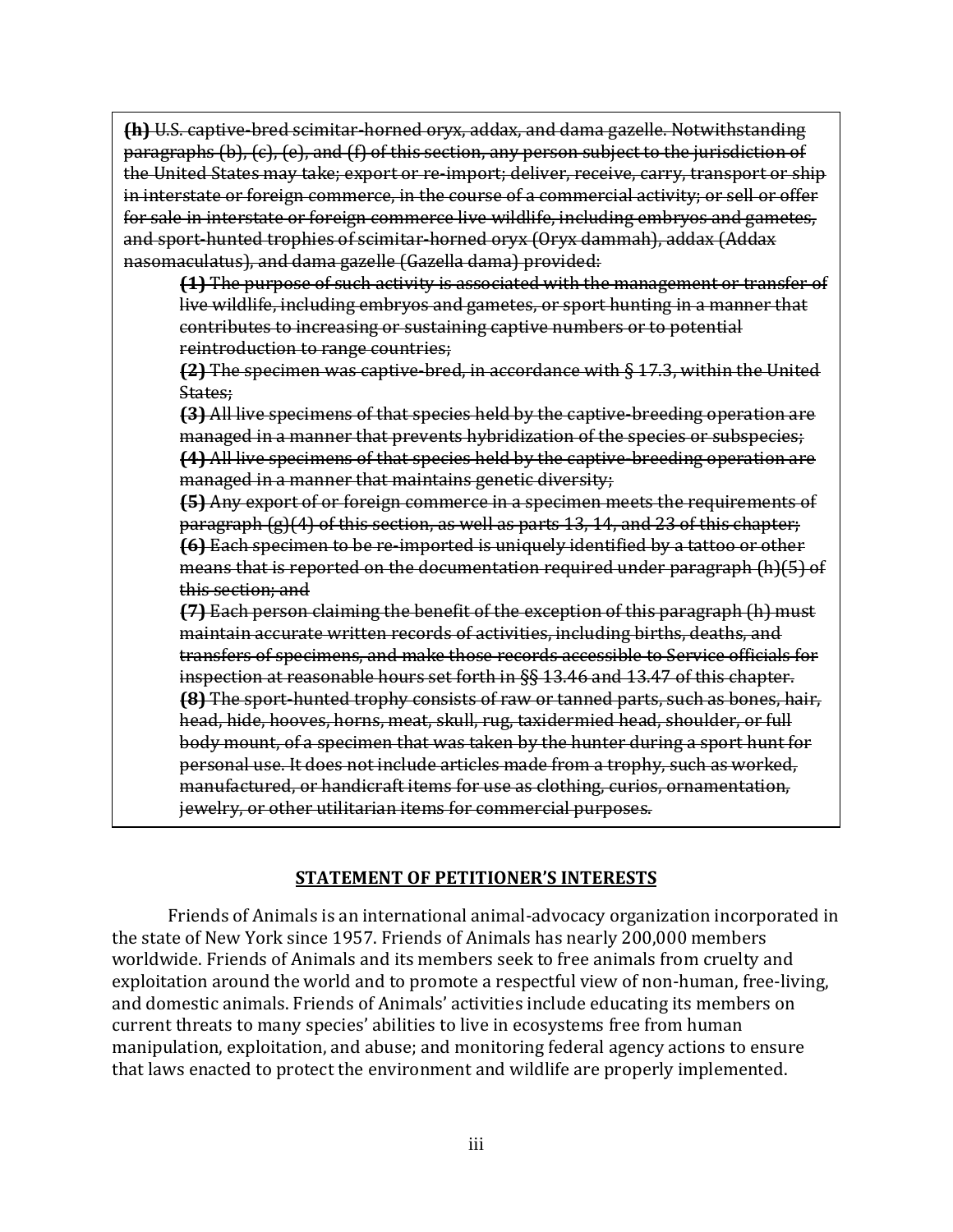Friends of Animals' members and staff have been actively involved in conservation for more than twenty years, including protecting species under the Endangered Species Act (ESA). Friends of Animals has filed multiple lawsuits to prevent and limit the trophy hunting of vulnerable species. Friends of Animals has also been actively involved in the fight against the scourge of domestic captive trophy hunting of threatened and endangered species. Friends of Animals challenged a regulation that exempted three species of antelope from permitting requirements under the ESA, and in 2009 a federal court ruled in Friends of Animals' favor. In 2012, Friends of Animals' President was interviewed on *60 Minutes* to discuss the domestic captive trophy hunting of these species.

Friends of Animals thanks you for your careful review of this petition and requests a written response informing us of your decision. The attached Basis of Support further explains the reasons for this Petition. The reports and studies cited in the Basis of Support are included in the enclosed flash drive along with a PDF of this Petition.

Respectfully submitted,

*/s/ Stephen R. Hernick* Stephen R. Hernick Andreia Marcuccio Friends of Animals Wildlife Law Program 7500 E. Arapahoe Road, Suite 385 Centennial, CO 80112 720-749-7791 [shernick@friendsofanimals.org](mailto:shernick@friendsofanimals.org) [andreia@friendsofanimals.org](mailto:andreia@friendsofanimals.org)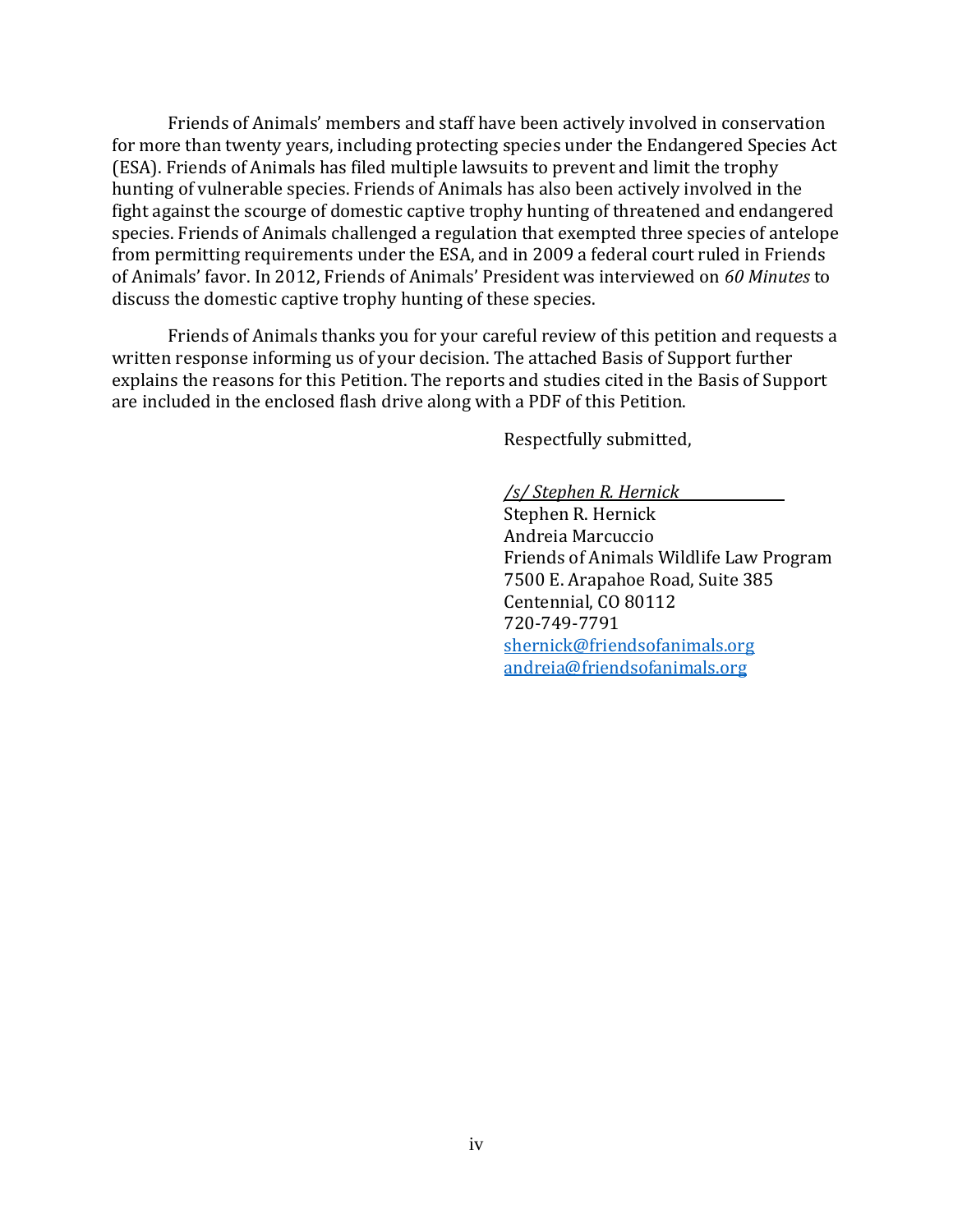**Basis of Support for Adoption of Proposed Amendment to Ban Domestic Captive Trophy Hunting of Endangered and Threatened Species**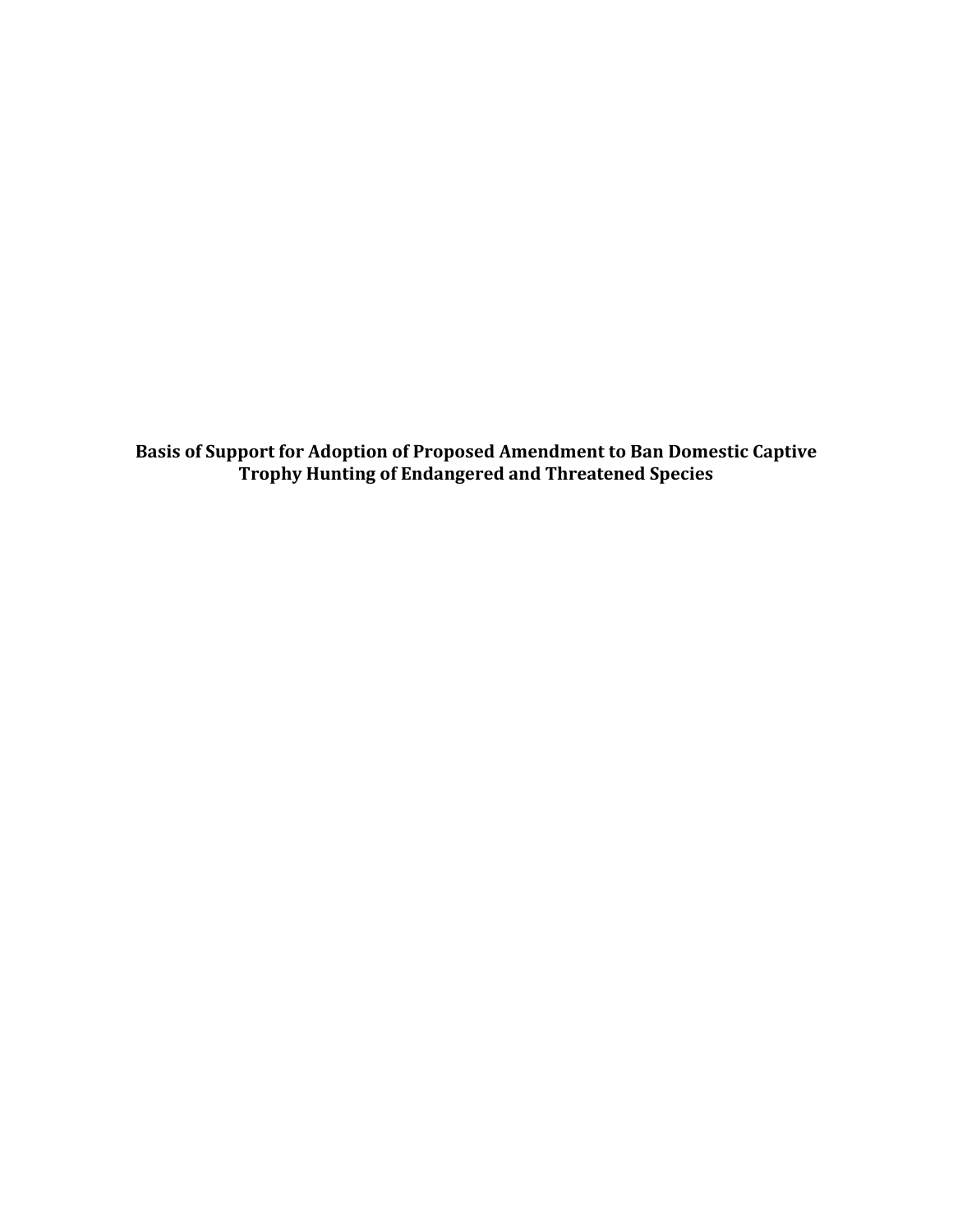| A.                                                                                                                                                     |  |
|--------------------------------------------------------------------------------------------------------------------------------------------------------|--|
|                                                                                                                                                        |  |
|                                                                                                                                                        |  |
| The legislative history of the ESA and its implementing regulations did not<br>А.                                                                      |  |
| <b>B.</b>                                                                                                                                              |  |
| 1 <sub>1</sub><br>Under the current scheme, there are no actual requirements or plans to                                                               |  |
| Trophy hunting ranches are not actually reintroducing imperiled species<br>2.<br>because their commercial motives disincentivize them from doing so 11 |  |
|                                                                                                                                                        |  |
| 1.                                                                                                                                                     |  |
| Trophy hunting ranches are inhibiting actual conservation efforts.  17<br>2.                                                                           |  |
| D.                                                                                                                                                     |  |
| 1.                                                                                                                                                     |  |
| 2.                                                                                                                                                     |  |
|                                                                                                                                                        |  |
|                                                                                                                                                        |  |

# **TABLE OF CONTENTS**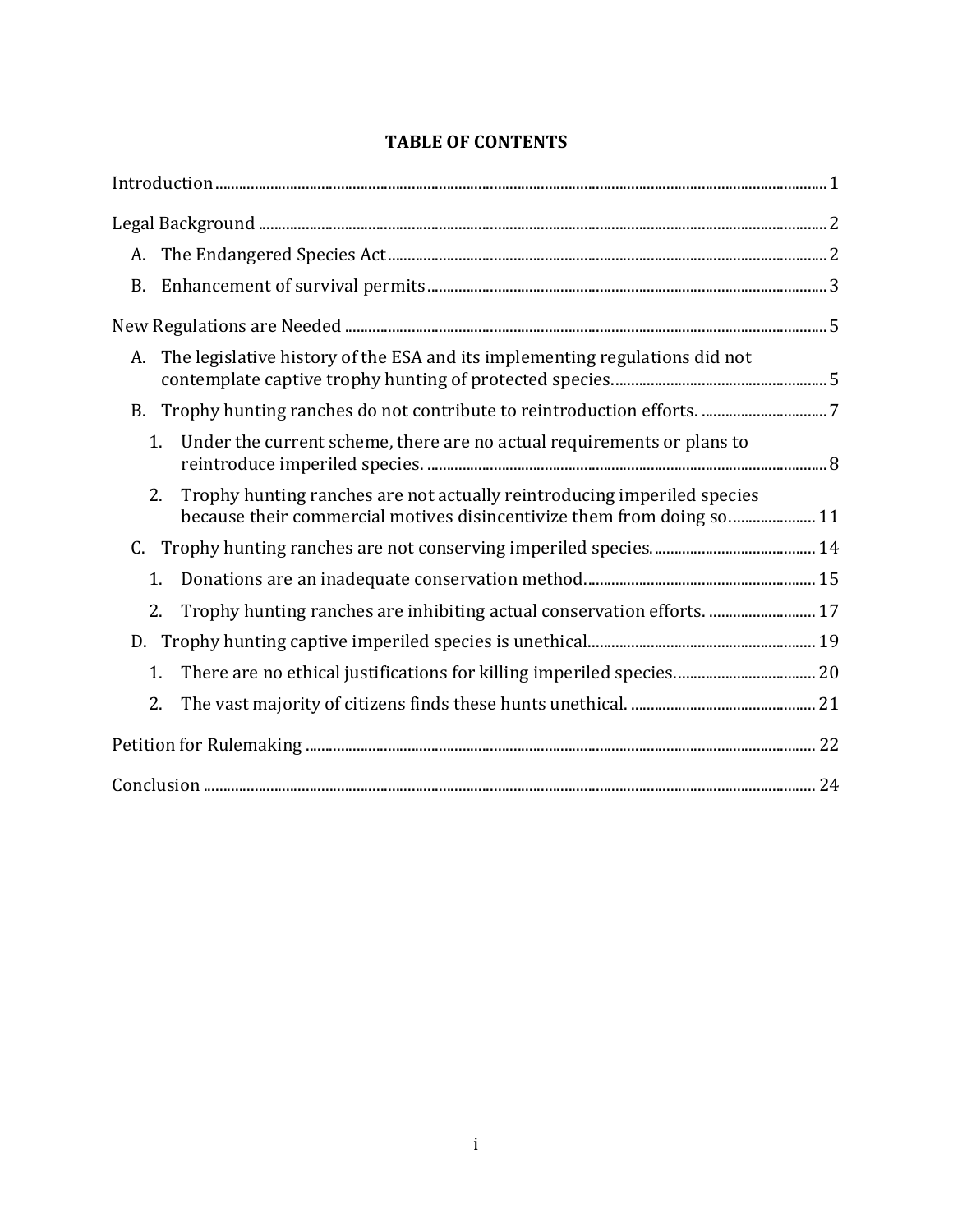#### **Introduction**

<span id="page-7-0"></span>While trophy hunting ranches continue to profit off the killing of threatened and endangered species, the United States Fish & Wildlife Service ("FWS") allows this market to exist and grow. The first trophy hunting ranches began as a breeding grounds for surplus zoo animals, where ranch owners enjoyed owning and showing off their exotic species. But then, the idea was raised that, like cattle, exotic animals could be bred and sold—but at a much heftier price than ordinary livestock. Thus, today we have the modern trophy hunting ranch, a facility that allows customers to pay to kill not only exotic animals, but over a dozen different species listed as threatened and endangered as well.<sup>3</sup> It is estimated there are over 1,000 trophy hunting ranches in the U.S., <sup>4</sup> with hundreds of thousands, and potentially more than a million, of exotic animals in Texas alone. <sup>5</sup> Thousands of these exotic animals held on captive hunting ranches are threatened and endangered species.

Congress enacted the Endangered Species Act ("ESA") after realizing human activity was depleting populations of certain species of plants and animals into near or permanent extinction.<sup>6</sup> The ESA recognizes that these species "are of esthetic, ecological, educational, historical, recreational, and scientific value.<sup>"7</sup> Its purpose does not end with preventing extinction, but recovering species to the point where the ESA's protections are no longer needed at all.<sup>8</sup> Though the ESA is considered "the strongest and most effective tool we have to repair the environmental harm that is causing a species to decline,"<sup>9</sup> it has a nonsensical loophole: it permits the killing of threatened and endangered species on U.S. hunting ranches. Contrary to the requirements of the ESA, killing imperiled species on these ranches does not actually enhance the propagation or survival of these species; there are no plans of returning them to their natural homes and little of the profits from the killings are contributed toward anything resembling conservation. Even if these ranches did enhance survival, breeding individual imperiled species to kill them is unethical and antithetical to the ESA. Captive hunting in general is extremely problematic, affecting the biology and behavior of animals and is a particularly perverse form of hunting. Furthermore, these ranches glorify the hunting of rare animals, reducing the stigma of killing protected species. If the goal of the ESA is to protect imperiled species, our

<sup>3</sup> Some imperiled species found on ranches include the scimitar-horned oryx, addax, dama gazelle, markhor, Arabian oryx, Pere David's deer, Eld's deer, barisingha, lechwe, urial, and the bongo. The Humane Society of the United States, *Captive hunts fact sheet*, [https://www.humanesociety.org/resources/captive-hunts-fact](https://www.humanesociety.org/resources/captive-hunts-fact-sheet)[sheet](https://www.humanesociety.org/resources/captive-hunts-fact-sheet) (last visited Mar. 3, 2022).

<sup>4</sup> *Id.* 

<sup>5</sup> "Because the industry is largely unregulated, there is no official census of exotic animals in Texas." Manny Fernandez*, Blood and Beauty on a Texas Exotic-Game Ranch*, NY Times (Oct. 19, 2017) [https://www.nytimes.com/2017/10/19/us/exotic-hunting-texas-ranch.html.](https://www.nytimes.com/2017/10/19/us/exotic-hunting-texas-ranch.html)

<sup>6</sup> 16 U.S.C. § 1531(1)-(2).

<sup>7</sup> *Id.* § 1531(3).

<sup>8</sup> *Id.* § 1532(3) (defining "conservation" as "the use of all methods and procedures which are necessary to bring any endangered species or threatened species to the point at which the measures provided pursuant to this Act are no longer necessary").

<sup>9</sup> This quotation is commonly attributed to former United States Congressman Norm Dicks. Gabby Raymond, *Here's Why the Endangered Species Act Was Created in the First Place*, Time (July 23, 2018) <https://time.com/5345913/endangered-species-act-history/> (last visited Mar. 10, 2022).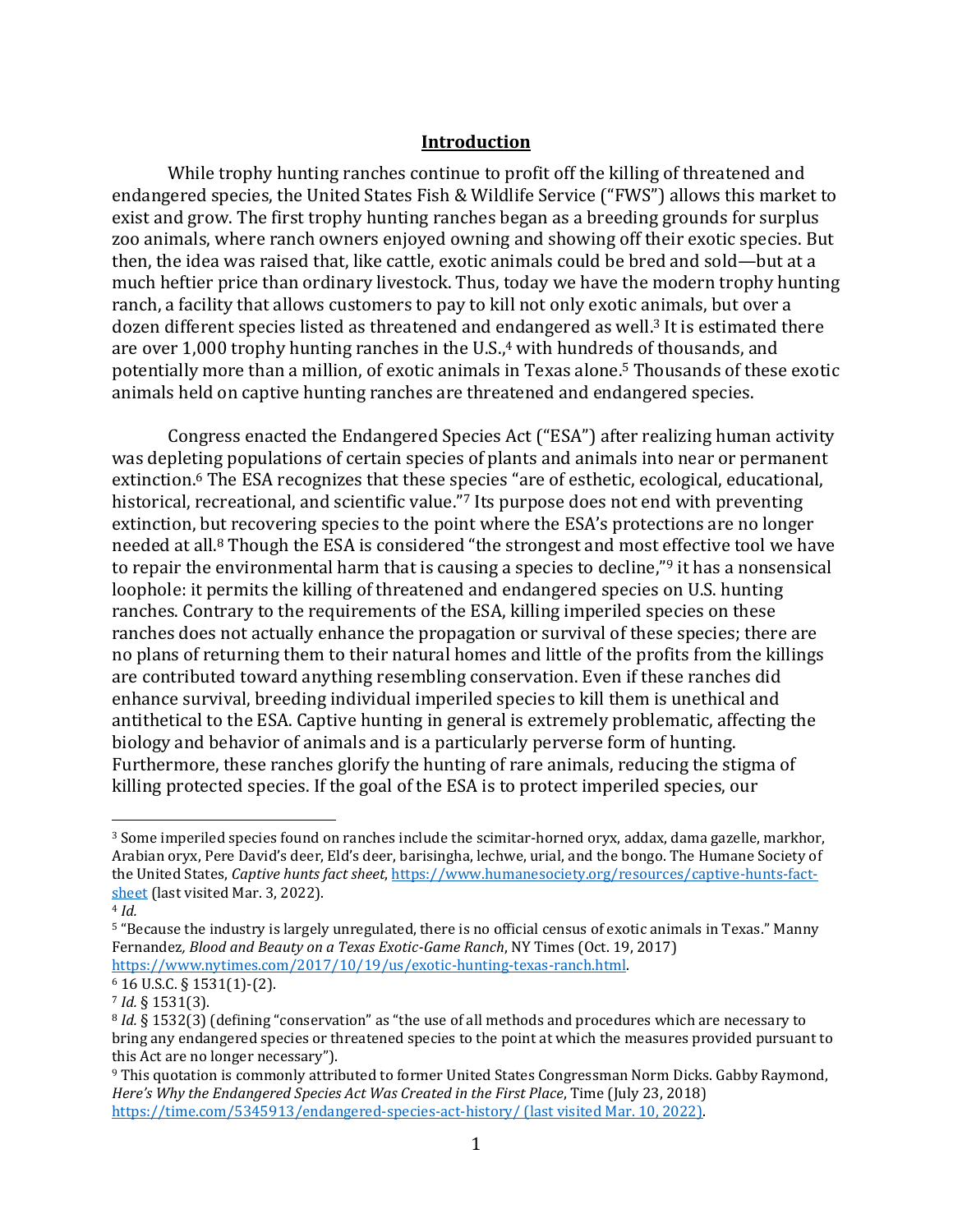regulations should not allow the killing of them on U.S. hunting ranches. Because there is no evidence that trophy hunting ranches enhance the propagation of endangered or threatened species when FWS permits these animals to be hunted, we petition FWS to amend its regulations to prohibit the take of imperiled species at these facilities.

#### **Legal Background**

#### <span id="page-8-1"></span><span id="page-8-0"></span>**A. The Endangered Species Act**

Congress enacted the ESA in 1973 to provide federal protection for imperiled species.<sup>10</sup> Federal protection was necessary because "various species of fish, wildlife, and plants in the United States ha[d] been rendered extinct as a consequence of economic growth and development untempered by adequate concern and conservation" and "these species of fish, wildlife, and plants are of esthetic, ecological, educational, historical, recreational, and scientific value to the Nation and its people." <sup>11</sup> The purposes of the ESA are "to provide a means whereby the ecosystems upon which endangered species and threatened species depend may be conserved, [and] to provide a program for the conservation of such endangered species and threatened species."<sup>12</sup>

The ESA functions by "listing" certain imperiled species as threatened or endangered and giving them federal protection from further harm.<sup>13</sup> The term "endangered species" means "any species which is in danger of extinction throughout all or a significant portion of its range . . . ." <sup>14</sup> The term "threatened species" means "any species which is likely to become an endangered species within the foreseeable future throughout all or a significant portion of its range."<sup>15</sup> A species is threatened or endangered based on a decrease in its population or habitat destruction due to one or more of five listing factors, including "the present or threatened destruction, modification, or curtailment of its habitat or range[,] . . . overutilization for commercial [and] recreational purposes[,] . . . or predation."<sup>16</sup> The ESA generally prohibits taking endangered and threatened species within the United States.<sup>17</sup> The ESA defines "take" as "to harass, harm, pursue, hunt, shoot, wound, kill, trap, capture, or collect, or to attempt to engage in any such conduct."<sup>18</sup> The ESA also prohibits many commercial activities<sup>19</sup> with respect to endangered and threatened species.

<sup>14</sup> 16 U.S.C. § 1532(6).

<sup>10</sup> 16 U.S.C. § 1531(b).

<sup>11</sup> *Id.* §§ 1531(a)(1), (a)(3).

<sup>12</sup> *Id.* § 1531(b).

<sup>&</sup>lt;sup>13</sup> "Listing" refers to the legal determination that a species is endangered or threatened. 16 U.S.C. § 1533  $(a)(2)(A)(i)$ .

<sup>15</sup> *Id.* § 1532(20).

<sup>16</sup> *Id.* § 1533(a)(1)(A)-(E) (outlining the five listing factors).

<sup>17</sup> *Id.* §§ 1538(a)(1)(B)-(C), (a)(1)(G); 50 C.F.R. §§ 17.31(a), 17.21 (although the statute does not prohibit taking and commercial activities with respect to threatened species, the regulations extend all prohibitions on take and commercial activities to threatened species except when the agency issues a special rule for a particular species pursuant to Section 4(d)).

<sup>18</sup> 16 U.S.C. § 1532(19).

 $19$  The term "commercial activity" means "all activities of industry and trade, including, but not limited to, the buying or selling of commodities and activities conducted for the purpose of facilitating such buying and selling." *Id.* § 1532(2).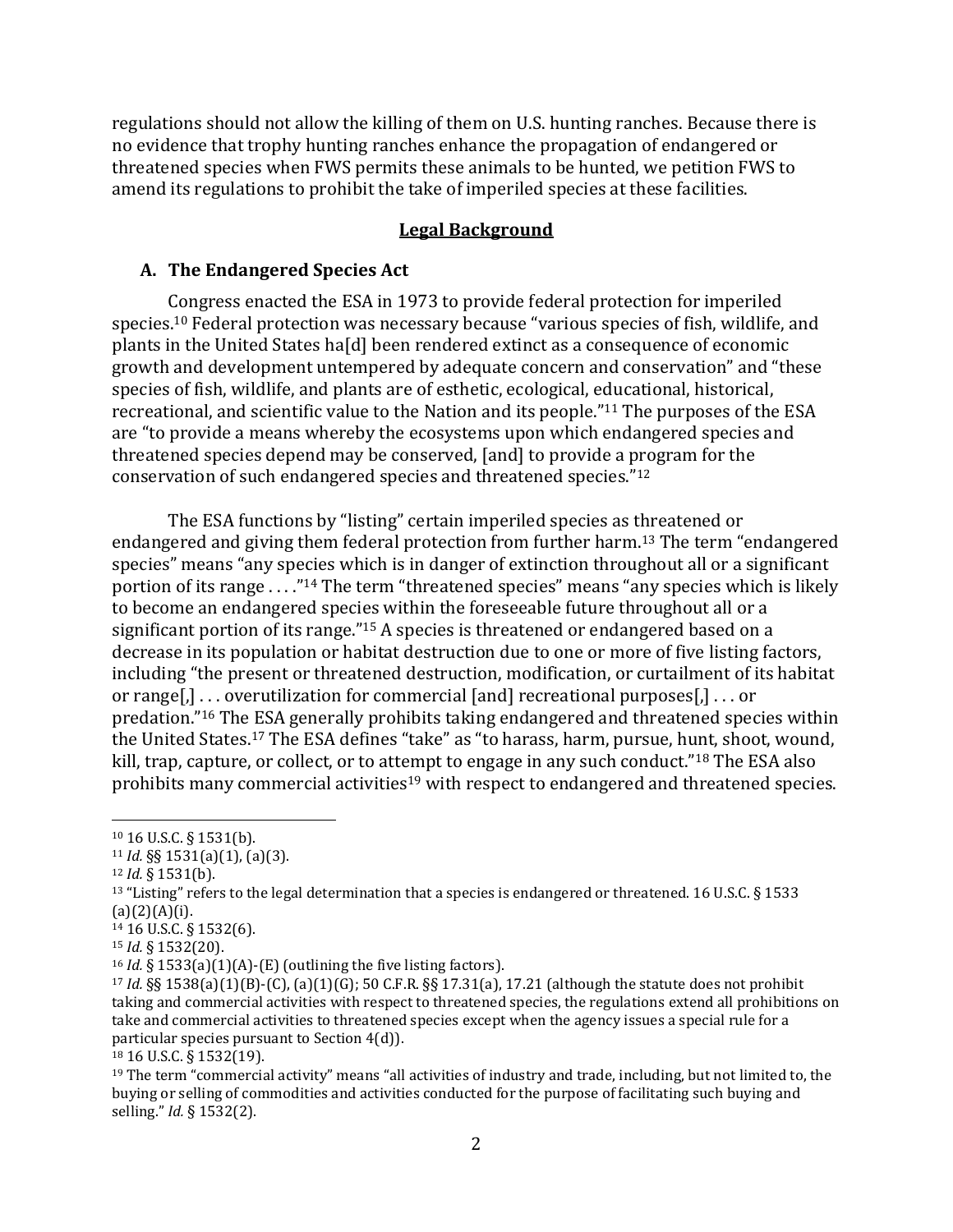Specifically, the ESA makes it unlawful to "deliver, receive, carry, transport, or ship in interstate or foreign commerce, by any means whatsoever and in the course of a commercial activity, any such species," and "sell or offer for sale in interstate or foreign commerce any such species."<sup>20</sup>

## <span id="page-9-0"></span>**B. Enhancement of survival permits**

FWS is in charge of administering the ESA for all terrestrial and freshwater species, including making protective regulations that promote conservation and distributing permits.<sup>21</sup> The ESA contains an exception that allows FWS to grant permits authorizing prohibited activities such as take if FWS determines that the activity is "for scientific purposes or to **enhance the propagation or survival of the affected species**." 22 Subsections 10(c) and (d) of the ESA require FWS to go through the notice and comment process for any application permit and mandates that FWS only grant such permits if it finds that the permit or exception: (1) was "applied for in good faith"; (2) "will not operate to the disadvantage of such endangered species"; and (3) "will be consistent with the purposes and policy" of the ESA. <sup>23</sup> Congress intended these requirements to "limit substantially" the number of exemptions that may be granted.<sup>24</sup>

With its delegated authority, FWS established the Captive-Bred Wildlife ("CBW") permitting program, which allows individuals to sell and cull captive-bred wildlife.<sup>25</sup> Under the CBW regulations, a person may "take; export or re-import; deliver, receive, carry, transport or ship in interstate or foreign commerce, in the course of a commercial activity; or sell or offer for sale in interstate or foreign commerce any endangered wildlife that is bred in captivity in the United States provided ... that ... [t]he purpose of such activity is to enhance the propagation or survival of the affected species."<sup>26</sup> A CBW registration requires FWS to find that such registration "will not operate to the disadvantage of the species." <sup>27</sup> Ranches can allow commercial hunting of exotic endangered or threatened species deemed to be "excess" on their premises if they obtain a CBW registration permit (Form 3-200-41) and a take (cull/lethal harvest) of a live animal under a valid CBW permit (Form 3-200-37c) ("take permit"). 28

The CBW registration is good for five years and allows the registrant to buy and sell non-native endangered or threatened species that were born in the United States.<sup>29</sup> It also

<sup>20</sup> *Id.* § 1538(a)(1)(E)-(F); 50 C.F.R. § 17.21(d)-(f).

<sup>21</sup> 16 U.S.C. § 1532(15); 50 C.F.R. §§ 1.2, 1.8.

<sup>22</sup> 16 U.S.C. § 1539 (a)(1)(A) (emphasis added); *see also* 50 C.F.R. §§ 17.22, 17.32.

<sup>23</sup> 16 U.S.C. § 1539(c)-(d).

<sup>24</sup> H.R. Rep. No. 93-412 p. 156 (1973).

<sup>25</sup> Decl. of Timothy J. Van Norman ¶ 3, *Safari Club Int'l v. Salazar*, 852 F. Supp. 2d 102 (D.D.C. 2012) (Nos. 11 cv-01564 (BAH), 12-cv-00194 (BAH), 12-cv-00340 (BAH)) (hereinafter "Van Norman Decl."). <sup>26</sup> 50 C.F.R. § 17.21(g)(1)(ii).

<sup>27</sup> *Id.* § 17.21(g)(3)(ii).

<sup>28</sup> Van Norman Decl. ¶¶ 3-5.

<sup>29</sup> *Id.* ¶ 3; U.S. Fish & Wildlife Service, *Endangered Species Permits: Frequently Asked Questions*, available at: <https://www.fws.gov/node/267045> (last visited Mar. 4, 2022); U.S. Fish & Wildlife Service, *3-200-41: Captive-Bred Wildlife Registration (CBW) (U.S. Endangered Species Act)*[, https://www.fws.gov/service/3-200-](https://www.fws.gov/service/3-200-41-captive-bred-wildlife-registration-cbwus-endangered-species-act) [41-captive-bred-wildlife-registration-cbwus-endangered-species-act](https://www.fws.gov/service/3-200-41-captive-bred-wildlife-registration-cbwus-endangered-species-act) (last visited Mar. 4, 2022); U.S.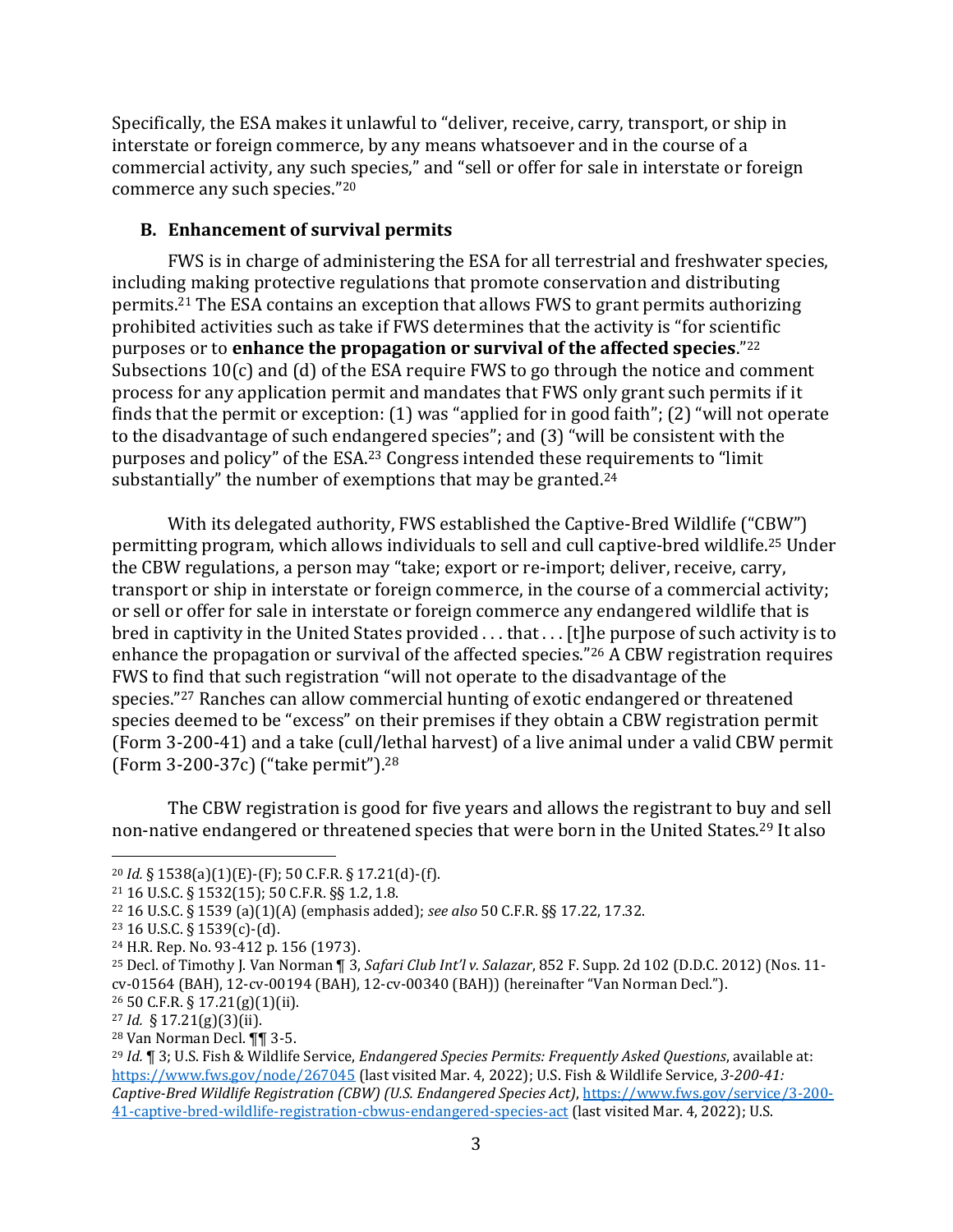allows a registrant or its employees to cull animals in its herd to if required to maintain a healthy herd.<sup>30</sup> CBW registrants must submit a CBW annual report to FWS (Form 3-200- 41a).<sup>31</sup> The CBW take permit is good for one year and allows outside hunters to visit a ranch and lethally take excess exotic endangered or threatened species on the ranch.<sup>32</sup> During the take permit application process, applicants must identify the number of animals likely to be killed over a one-year period.<sup>33</sup> If approved, FWS issues a single permit authorizing the killing of a certain number of animals for one year.<sup>34</sup> The ESA does not allow FWS to issue blanket take permits; rather, FWS can only issue take permits pursuant to specific enhancement exceptions under the ESA.

Regulations of three endangered antelope, U.S. captive-bred scimitar-horned oryx, addax, and dama gazelle are more relaxed, allowing take of these species even without a CBW registration and take permit. In 2005, FWS published a regulation allowing otherwise prohibited activities with the three antelope including "take; export or re-import; delivery, receipt, carrying, transport or shipment in interstate or foreign commerce in the course of a commercial activity; and sale or offer for sale in interstate or foreign commerce."<sup>35</sup> Friends of Animals filed a lawsuit challenging the promulgation of this regulation. <sup>36</sup> In 2009, the D.C. District Court found that the rule violated the ESA by failing to provide the public an opportunity to comment on takings of ESA-listed species and remanded the rule to FWS for action consistent with its opinion.<sup>37</sup> In 2012, to comply with the court's order, FWS removed the exclusion for the three antelope species. This change required individuals to obtain a CBW registration and take permit before conducting otherwise prohibited activities with respect to the three antelope species. <sup>38</sup> Prominent trophy hunting groups Safari Club International and Exotic Wildlife Association challenged this action in federal court and lost at both the preliminary injunction and summary judgment stage.<sup>39</sup> However, in 2014, the Consolidated Appropriations Act of 2014 was enacted with a provision

[https://www.fws.gov/sites/default/files/documents/3-200-](https://www.fws.gov/sites/default/files/documents/3-200-41_captive_bred_wildlife_registration_v3%28508%29.pdf)

[bred\\_Wildlife\\_Registration\\_Annual\\_Report\\_v2%28508%29.pdf](https://www.fws.gov/sites/default/files/documents/3-200-41A%20Captive-bred_Wildlife_Registration_Annual_Report_v2%28508%29.pdf) (last visited Mar. 4, 2022).

<sup>32</sup> Van Norman Decl. ¶ 5; U.S. Fish & Wildlife Service, *3-200-37c: Take (cull/lethal harvest) of a live animal under a valid CBW*[, https://www.fws.gov/service/3-200-37c-take-culllethal-harvest-live-animal-under-valid](https://www.fws.gov/service/3-200-37c-take-culllethal-harvest-live-animal-under-valid-cbw)[cbw](https://www.fws.gov/service/3-200-37c-take-culllethal-harvest-live-animal-under-valid-cbw) (last visited Mar. 4, 2022); U.S. Department of the Interior, FWS Form 3-200-37c (Rev. Jan. 2020), [https://www.fws.gov/sites/default/files/documents/3-200-](https://www.fws.gov/sites/default/files/documents/3-200-37c_ESA_take_cull_of_live_animal_under_valid_CBW_v3%28508%29.pdf)

[37c\\_ESA\\_take\\_cull\\_of\\_live\\_animal\\_under\\_valid\\_CBW\\_v3%28508%29.pdf](https://www.fws.gov/sites/default/files/documents/3-200-37c_ESA_take_cull_of_live_animal_under_valid_CBW_v3%28508%29.pdf) (last visited Mar. 4, 2022). <sup>33</sup> Van Norman Decl. ¶ 5; Form 3-200-37c at 3.

Department of the Interior, *FWS Form 3-200-41* (Rev. Jan. 2020),

[<sup>41</sup>\\_captive\\_bred\\_wildlife\\_registration\\_v3%28508%29.pdf](https://www.fws.gov/sites/default/files/documents/3-200-41_captive_bred_wildlife_registration_v3%28508%29.pdf) (last visited Mar. 4, 2022). <sup>30</sup> Van Norman Decl. ¶ 3.

<sup>31</sup> *Id.* ¶ 4; U.S. Department of the Interior, *Form 3-200-41a* (Rev. Jan. 2020) [https://www.fws.gov/sites/default/files/documents/3-200-41A%20Captive-](https://www.fws.gov/sites/default/files/documents/3-200-41A%20Captive-bred_Wildlife_Registration_Annual_Report_v2%28508%29.pdf)

<sup>34</sup> Van Norman Decl. ¶ 5.

<sup>35</sup> 50 C.F.R. § 17.21(h).

<sup>36</sup> *See Friends of Animals v. Salazar*, 626 F. Supp. 2d 102, 105 (D.D.C. 2009).

<sup>37</sup> *Id.* at 120.

<sup>38</sup> Endangered and Threatened Wildlife and Plants; Removal of the Regulation That Excludes U.S. Captive-Bred Scimitar-Horned Oryx, Addax, and Dama Gazelle From Certain Prohibitions, 77. Fed. Reg. 431 (Jan. 5, 2012) ("Amend § 17.21 by removing paragraph  $(h)$ .").

<sup>39</sup> *See Safari Club Int'l v. Salazar*, 852 F. Supp. 2d 102 (D.D.C. 2012); *Safari Club Int'l v. Jewell*, 960 F. Supp. 2d 17 (D.D.C. 2013).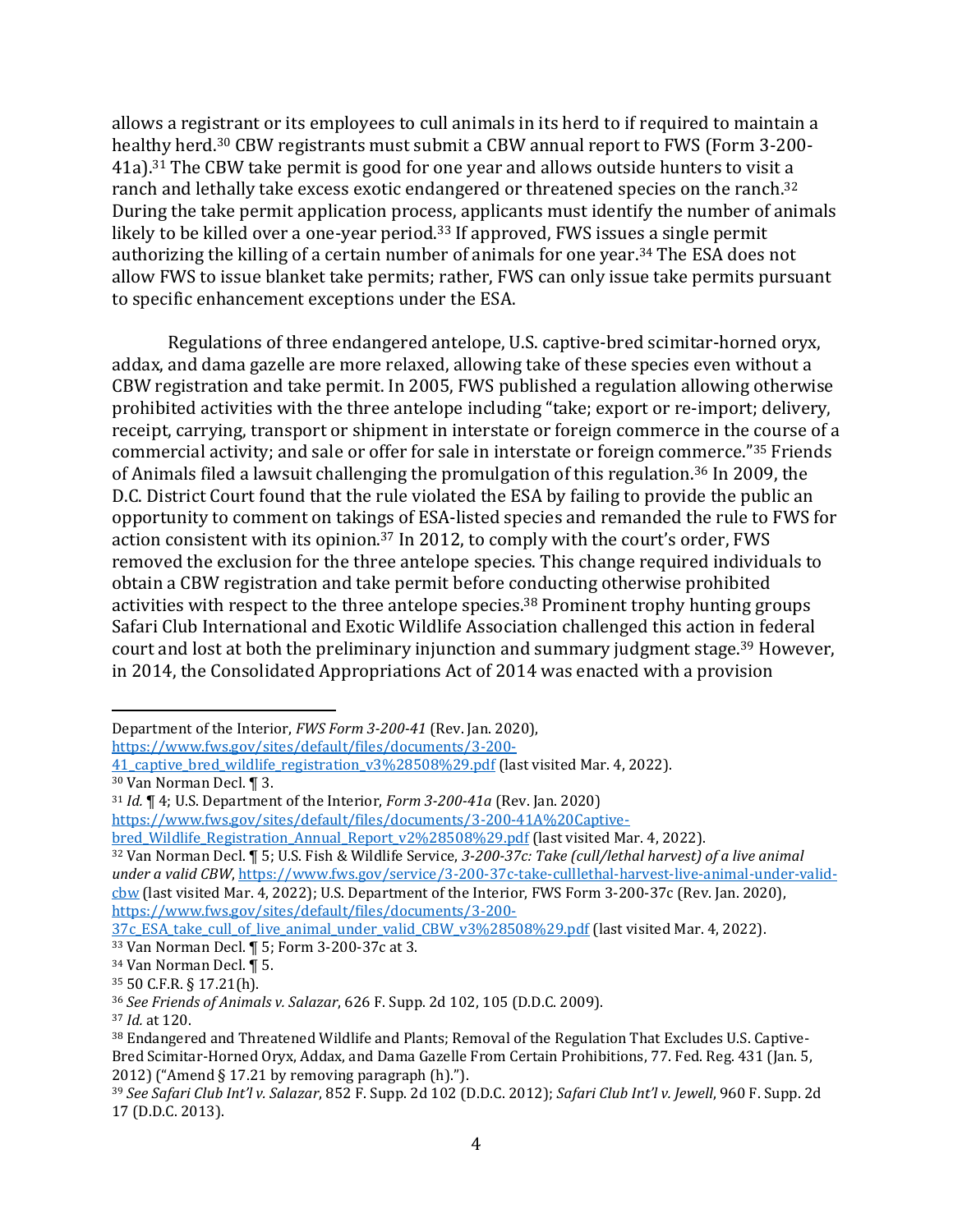directing the Secretary to reissue the original exclusion, and the exemption for the three antelope species is still in place today. 40

Despite Congress's unambiguous intent and explicit instruction to conserve imperiled species, FWS continues to issue permits to captive hunting facilities for the killing of endangered species. Yet, this kind of hunting is essentially described in the ESA's explanation of circumstances that lead to the extinction of a species: "overutilization for commercial [and] recreational purposes . . . or predation."<sup>41</sup> This is even more serious for the three antelope species, for which a CBW registration and take permit are not even required. FWS has sole responsibility to grant such permits to trophy hunting ranches and it has the sole authority to stop the sport killing of protected species on trophy hunting ranches. Allowing individuals to legally kill endangered species, for profit or recreation, does not enhance the survival of these species and is contrary to the purpose of the ESA. Therefore, FWS should cease permitting the take of imperiled species on these ranches.

#### **New Regulations are Needed**

#### <span id="page-11-1"></span><span id="page-11-0"></span>**A. The legislative history of the ESA and its implementing regulations did not contemplate captive trophy hunting of protected species.**

When Congress amended the ESA to include the propagation and survival exception to the prohibition on taking endangered species, it did not contemplate the commercial killing of endangered species on hunting ranches. Instead, this exception was originally intended to "prevent serious and otherwise unavoidable **threats to human health or the environment**." <sup>42</sup> Wildlife biologists recommended allowing take of imperiled species because it may sometimes be necessary "where a species is **destroying its habitat** or where the species is **diseased**."<sup>43</sup> Yet, one large pro-trophy hunting organization has explicitly stated these animals are "harmless" to the environment,<sup>44</sup> and ranch owners often brag about the health of their herds and the species' longevity in ranch environments. Further, Congress found that activities that encourage propagation or survival may take place in captivity only if they are found "to provide the most practicable and realistic opportunity to encourage the development of the species concerned" and only "in extraordinary circumstances" the activities may "include the power to cull excess members of a species where the carrying capacity of its environment is in danger of being overwhelmed."<sup>45</sup>

<sup>40</sup> Consolidated Appropriations Act of 2014, Pub. L. No. 113-76, div. G, tit. I, § 127, 128 Stat. 5, 315-16 (2014); Reinstatement of the Regulation That Excludes U.S. Captive-Bred Scimitar-Horned Oryx, Addax, and Dama Gazelle from Certain Prohibitions ("Reinstatement Rule"), [79 Fed. Reg. 15,250, 15,250 \(Mar. 19, 2014\)](https://advance.lexis.com/document/?pdmfid=1000516&crid=c1c13c62-4622-414b-bdff-93a7fac4b400&pddocfullpath=%2Fshared%2Fdocument%2Fcases%2Furn%3AcontentItem%3A5JXK-MSP1-F04K-Y03T-00000-00&pdcontentcomponentid=6397&pdshepid=urn%3AcontentItem%3A5JXS-6HX1-DXC8-70WB-00000-00&pdteaserkey=sr0&pditab=allpods&ecomp=xzgpk&earg=sr0&prid=06fce1f0-c741-418a-96b4-a8b09d02f829) (codified at 50 C.F.R. § 17.21(h)).

<sup>41</sup> *See generally* 16 U.S.C. § 1533(a)(1)(A)-(E).

<sup>42</sup> Senate Consideration and Passage of S. 1983, With Amendments, 358 (July 24, 1973) (emphasis added). <sup>43</sup> *Id.* at 396 (emphasis added).

<sup>44</sup> Carly Brasseux, *90 Facts About Exotic Hoofstock and Conservation*, Exotic Wildlife Ass'n (June 11, 2019) <https://myewa.org/90-facts-exotic-hoofstock-conservation/> (last visited Mar. 7, 2022). <sup>45</sup> H.R. Rep. 93-412 at 156 (1973).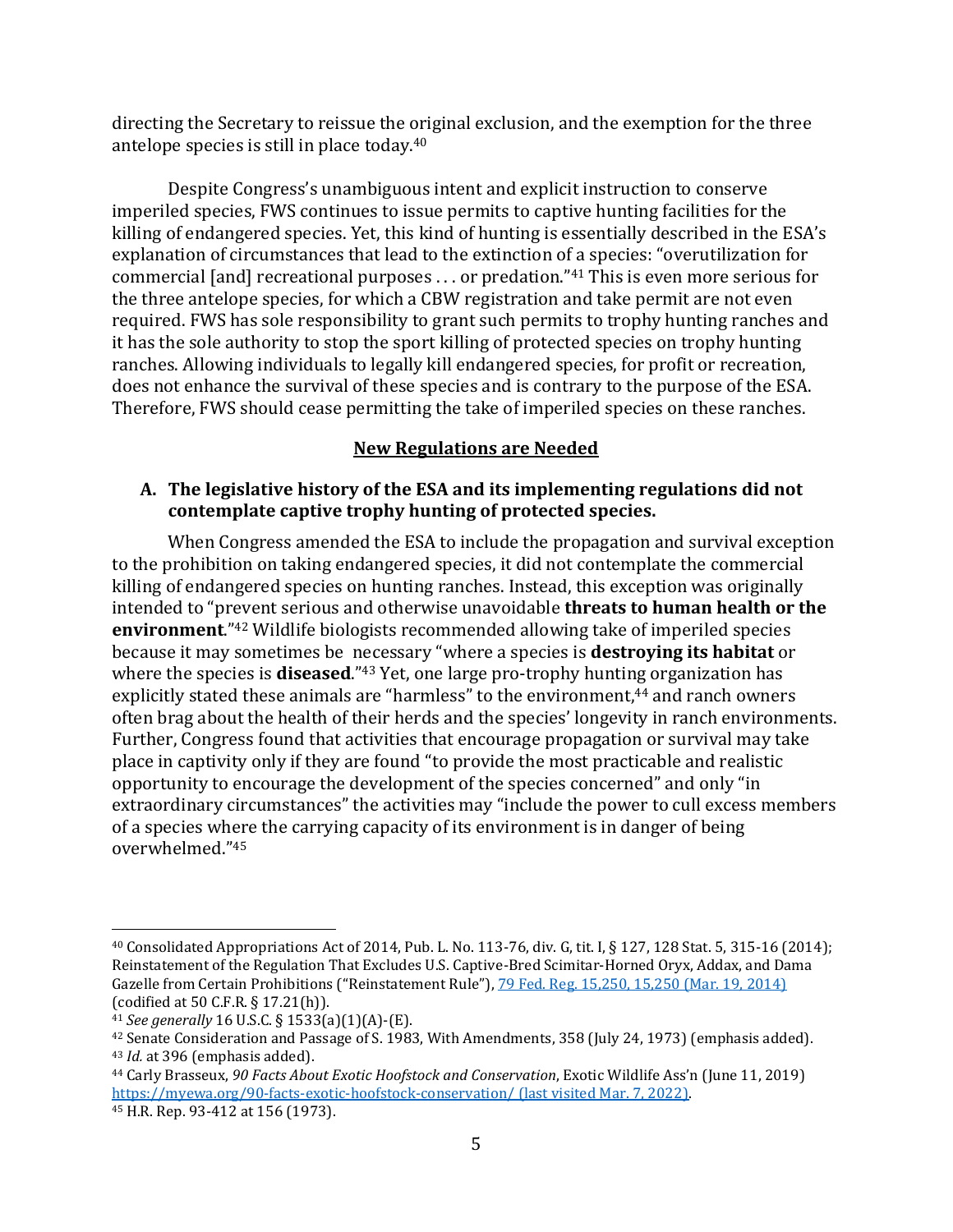When FWS promulgated a regulation for captive, self-sustaining populations, , FWS found that holding surplus pools of ESA-listed species would enhance the survival of the species in the wild because the animals would be held "in reserve for future incorporation into a scientific or propagation program." <sup>46</sup> The idea of surplus pools was established when the primary holders of exotic ESA-listed species were zoos, many of which participated in the International Species Inventory System, a tool that provided information needed to effectively manage captive populations, especially with regard to avoiding inbreeding and relocating surplus stock.<sup>47</sup> In discussing the importance of captive-bred wildlife, FWS found captive populations can benefit wild populations by: "(1) Increasing the likelihood that captive breeding populations will be established as a source of known genetic stock to bolster or reestablish populations in the wild; (2) Reducing the need to take stock from the wild for scientific or other purposes; and (3) Providing opportunities for research that can lead to improved management of wild populations."<sup>48</sup>

FWS amended the definition of "enhance the propagation or survival" of wildlife in captivity to "include a wide range of normal animal husbandry practices needed to maintain self-sustaining and genetically viable populations of wildlife in captivity," including culling and euthanasia. <sup>49</sup> The hunting of random healthy animals that happens at trophy hunting ranches today, however, does not fall into the definition of culling or euthanasia. FWS stated that culling "was intended to mean the removal (including by destruction) of animals with genetic defects, animals that are overrepresented in the gene pool so that further use in a breeding program would result in inbreeding, or animals otherwise unsuitable for breeding." <sup>50</sup> Further, euthanasia "was intended to denote the true mercy killing of old or incurably ill or injured animals." <sup>51</sup> Indeed, FWS specifically stated that euthanasia does not include the alleged "quick and painless" destruction of healthy animals for merely any reason.<sup>52</sup>

FWS stated that it " considers the purpose of the [ESA] to be best served by conserving species **in the wild** along with their ecosystems. Populations of species in captivity are, in large degree, removed from their natural ecosystems and have a role in survival of the species only to the extent that they maintain genetic integrity and offer the potential of restocking natural ecosystems where the species has become depleted or no longer occurs."<sup>53</sup> FWS proposed "to restrict CBW registrations to those entities that participate in an organized breeding program."<sup>54</sup> However, after public pressure, FWS

<sup>46</sup> Proposal To Determine Captive Self-Sustaining Population for: 3 Large Cats, 2 Primates, 7 Pheasants, 3 Waterfowl and l Quail; and To Define Endangered Species Permits for "Enhancement or the Survival of the Species," 41 Fed. Reg. 18,618, 18,622 (1976).

<sup>47</sup> Captive Wildlife Regulation, 44 Fed. Reg. 54,002, 54,004 (Sept. 17, 1979).

<sup>48</sup> Captive Wildlife Regulation, 44 Fed. Reg 30,044, 30,044-45 (May 23, 1979).

<sup>49</sup> Captive-bred Wildlife Regulation, 57 Fed. Reg. 548, 549 (Jan. 7, 1992).

<sup>50</sup> *Id.*

<sup>51</sup> *Id.*

<sup>52</sup> *Id.*

<sup>53</sup> Captive-Bred Wildlife Regulation, 58 Fed. Reg. 32,632, 32,633 (June 11, 1993).

<sup>54</sup> Captive-bred Wildlife Regulation, 63 Fed. Reg. 48,634, 48,637 (Sept. 11, 1998).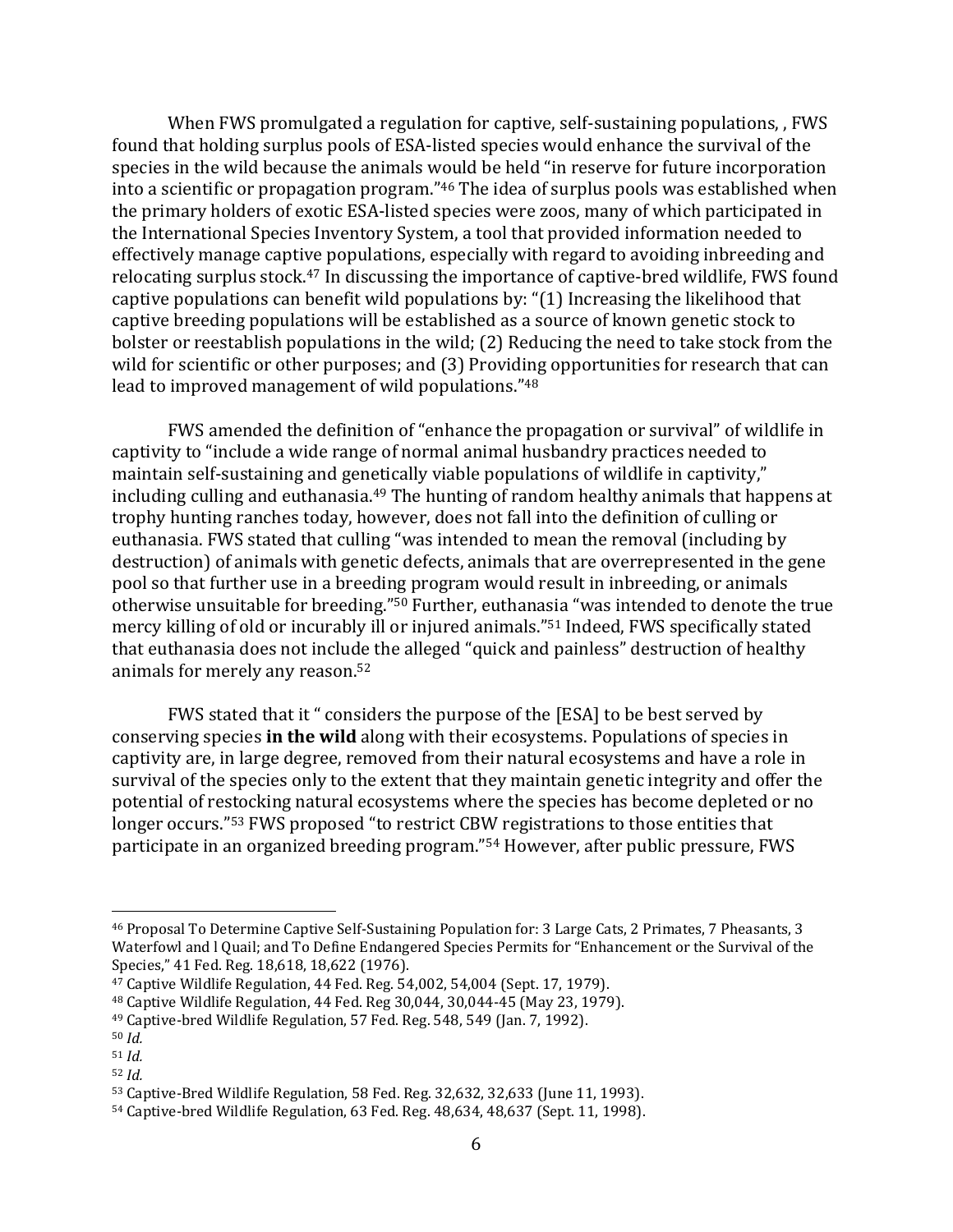deleted that requirement from the final rule because it would burden FWS and the public and likely give rise to frequent appeals and litigation.<sup>55</sup>

In developing the CBW program, FWS explained it believes "a wide range of activities involved in maintenance and propagation of captive wildlife should readily be permitted when wild populations are sufficiently protected from unauthorized taking, and when it can be shown that such activities would not be detrimental to the survival" of the species.<sup>56</sup> CBW registration must only be permitted if the purpose of the requested activity is to enhance propagation or survival and can only be granted to those "who engage in **beneficial** captive breeding."<sup>57</sup>

"Enhance the propagation or survival," when used in reference to captive wildlife, includes "[p]rovision of health care, management of populations by culling, contraception, euthanasia, grouping or handling of wildlife to control survivorship and reproduction*, and similar normal practices of animal husbandry* needed to maintain captive populations that are self-sustaining and that possess as much genetic vitality as possible." <sup>58</sup> When FWS issued the enhancement definition, it clarified its intent to lessen the burdens on captive propagation facilities only "when routine practices of animal husbandry are involved." 59 While the regulations include culling as a permissible enhancement activity, they only allow culling that qualifies as a "normal practice of animal husbandry."<sup>60</sup> FWS originally intended to limited CBW permits in these ways because it was concerned "[c]aptive-bred animals . . . might be used for purposes that do not contribute to conservation, such as for pets, research that does not benefit the species, or **for entertainment**."<sup>61</sup> While captive trophy hunts arguably qualify as providing entertainment to hunters, they in no way qualify as a "normal practice of animal husbandry."<sup>62</sup>

Shooting endangered species for profit and pleasure is not what Congress had in mind when adding the enhancement exception. The purpose of the ESA, and the only justification for keeping imperiled species on these ranches, is reintroducing them into the wild without any lasting need for ESA protection.<sup>63</sup> Since the beginning, hunting ranches have failed to achieve this, and the time has come for FWS to stop enabling a practice that is antithetical to the ESA.

#### <span id="page-13-0"></span>**B. Trophy hunting ranches do not contribute to reintroduction efforts.**

Without any real possibility of reintroduction, FWS is unlawfully granting enhancement permits that are inconsistent with the purposes and policy of the ESA. As stated previously, the main purpose of the ESA is to conserve endangered and threatened

<sup>55</sup> *Id.*

<sup>56</sup> Captive Wildlife Regulation, 44 Fed. Reg 30,044, 30,047 (May 23, 1979); 50 C.F.R. § 17.3.

<sup>57</sup> Captive-bred Wildlife Regulation, 58 Fed. Reg. 68,323, 68,325 (Dec. 27, 1993) (emphasis added).

<sup>58</sup> 50 C.F.R. § 17.3 (emphasis added).

<sup>59</sup> Captive Wildlife Regulation, 44 Fed. Reg. at 30,046.

<sup>60</sup> 50 C.F.R. § 17.3.

<sup>61</sup> Captive-bred Wildlife Regulation, 57 Fed. Reg. 548, 550 (Jan. 7, 1992) (emphasis added).

<sup>62</sup> 50 C.F.R. § 17.3; 44 Fed. Reg. at 30,046.

<sup>63</sup> *See* section (B) below.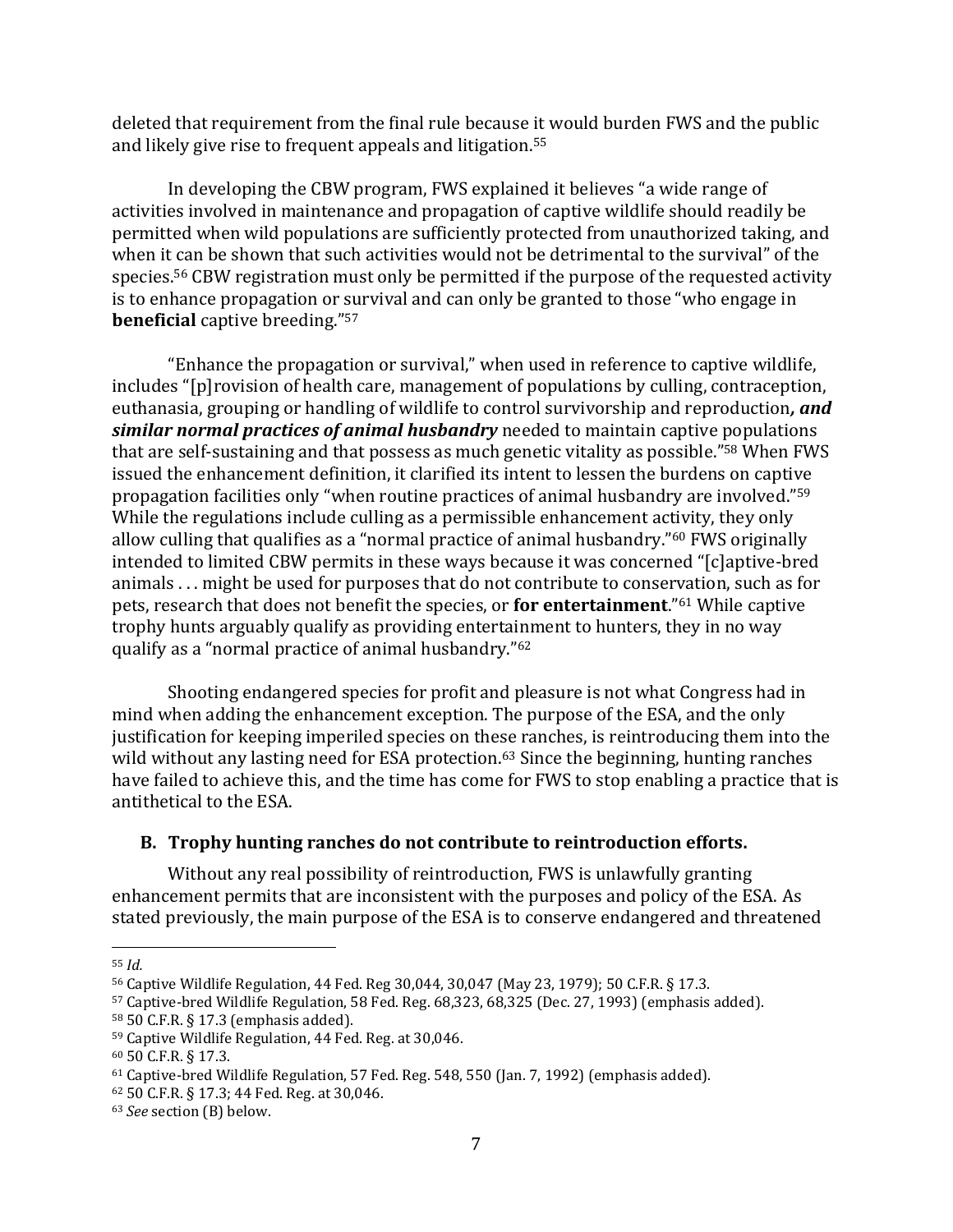species.<sup>64</sup> The ESA defines "conserve" as "to use . . . all methods and procedures which are necessary to bring any endangered species or threatened species to the point at which the measures provided pursuant to this Act are no longer necessary."<sup>65</sup> The measures of the ESA are necessary when a species is endangered or threatened due to the five listing factors.<sup>66</sup> The term "endangered species" means "any species which is in danger of extinction throughout all or a significant portion **of its range** . . ."<sup>67</sup> Since the animals subject to the ESA on these hunting ranches are from foreign countries, their "ranges" are within those foreign countries. Thus, in order for permits to be consistent with the purposes and policy of the ESA, the permit must either mitigate the listing factors or enhance the survival of the species in their actual ranges in foreign countries. The killing for sport of these listed species on U.S. hunting ranches cannot mitigate the destruction of the species' habitat or the overutilization of the species. Accordingly, the only way the hunting ranches can actually bring the endangered species to a point where ESA listing is no longer needed is to reintroduce the species to their ranges in foreign countries.

#### <span id="page-14-0"></span>**1. Under the current scheme, there are no actual requirements or plans to reintroduce imperiled species.**

While FWS's authority is limited with regards to endangered species in foreign countries, the same cannot be said of species on U.S. soil. The ESA gives authority to FWS to grant enhancement permits under Section 10(a), meaning FWS has complete authority, as well as a duty, to protect imperiled species on U.S. hunting ranches. In other words, these ranches would not be able to allow the killing of imperiled species<sup>68</sup> but for FWS granting these permits.

FWS continues to grant permits without any guidelines for the necessary numbers of ranches, populations, or species. None of the rules, the current CBW registration application, and the CBW take permit application contain any language establishing real criteria for how hunting ranches are to handle species' reintroductions. There are no specifications for when a species can or must be reintroduced into the wild or how many of each are necessary for reintroduction. And even though the CBW take permit application states its function is "for the take (culling) of excess exotic endangered or threatened species," there is no other language defining what "excess" means or how FWS can make sure that the animals killed by hunting ranches are "excess." <sup>69</sup> Instead, the application allows the rancher to unilaterally determine the "[n]umber of animals per species [they] anticipate culling per year."<sup>70</sup> Because FWS has not established any specific criteria to ensure ranches make reintroduction efforts, it is failing to do its job under the ESA. One

<sup>64</sup> 16 U.S.C. § 1531(b).

<sup>65</sup> *Id.* § 1532(3).

<sup>66</sup> The five listing factors are **"**(A) the present or threatened destruction, modification, or curtailment of its habitat or range; (B) overutilization for commercial, recreational, scientific, or educational purposes; (C) disease or predation; (D) the inadequacy of existing regulatory mechanisms; or (E) other natural or manmade factors affecting its continued existence." 16 U.S.C. § 1533(a)(1)(A)-(D).

<sup>67</sup> *Id.* § 1532(6) (emphasis added).

<sup>68</sup> For the three antelope species, FWS would also have to amend its regulations.

<sup>69</sup> U.S. Department of the Interior, FWS Form 3-200-37c (Rev. Jan. 2020).

<sup>70</sup> *Id.*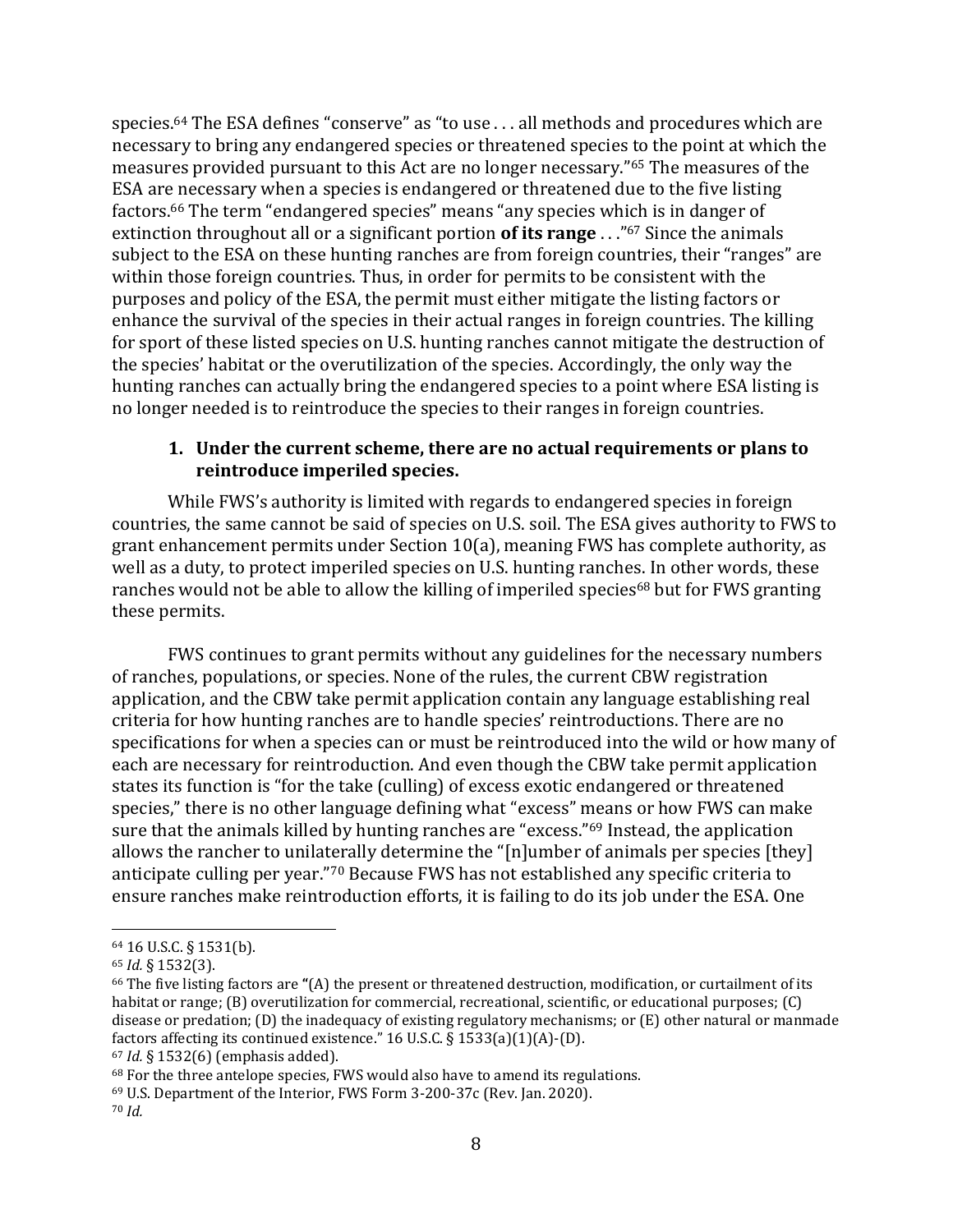Texas ranch owner told a popular news outlet he could not give any specific details about ranches because "there is no official overview of the industry. It's almost entirely privatelyrun, with some permitting required by the Texas Parks and Wildlife Department, as well as the Fish and Wildlife Service." <sup>71</sup> This is an alarming statement when federally protected species live on these ranches only with the approval of FWS.

This lack of meaningful guidance effectively grants hunting ranches the sole discretion to breed species for as long as they want while the owners profit from breeding them sufficiently so that they can sell the rights to hunt them. The ranches have no incentives to help reintroduce species and face no consequences should they fail to do so. In fact, hunting ranches have every incentive not to reintroduce animals to the wild because they would be losing a source of profit by doing so. <sup>72</sup> They also have every incentive to purposefully overbreed animals to create "excess" animals to profit from hunting.

Many ranch owners vigorously fought against the 2011 proposed rule<sup>73</sup> to require permitting for the three antelope species. For example, a ranch owner with 18 oryx commented that if permitting were required, the animals "will simply have to be shot. No one in their right mind would go through the expense o[f] raising them simply to raise them. They simply will no longer exist."<sup>74</sup> Another ranch owner commented, "[i]f there is no profit, I promise I will no longer feed or care for them. What happens to them then? They will perish."<sup>75</sup> Because profit is such a powerful driving force for them, many owners would rather **kill their existing antelope** rather than follow a simple, very low burden permitting process, <sup>76</sup> let alone contemplate plans for reintroduction.

Some proponents of hunting ranches argue that maintaining "source populations" justifies keeping and killing imperiled species on ranches because even if they go extinct in the wild, there will be back-up populations on ranches. If this was the primary purpose, it stands to reason that FWS and the hunting ranches would work together to determine the ideal backup population size for each species and the breeding requirements needed to maintain genetic integrity. But that is not what is happening.

<sup>71</sup> Ines Novacic,*"Bred simply to be shot": Inside America's exotic hunting industry*, CBS News (June 9, 2019), <https://www.cbsnews.com/news/exotic-hunting-business-trophy-hunting-cbsn-originals/> (last visited Mar. 7, 2022).

<sup>72</sup> *See* section (B)(2) below for further analysis.

<sup>73</sup> Before enacting the final rule in 2012, FWS published the proposed rule on July 7, 2011. Endangered and Threatened Wildlife and Plants; Removal of the Regulation That Excludes U.S. Captive-Bred Scimitar-Horned Oryx, Addax, and Dama Gazelle From Certain Prohibitions, 76 Fed. Reg. 39,804 (July 7, 2011).

<sup>74</sup> Pamandan Ranch, *Comment on Permitting Requirements for Three Antelope Species* (Aug. 1, 2011).

<sup>75</sup> White Point Ranch, *Comment on Permitting Requirements for Three Antelope Species* (Aug. 4, 2011).

<sup>76</sup> Van Norman Decl. ¶ 6 (estimating that the total time it would take to complete the CBW registration, take permit application, and annual report would be six to seven hours total over a five-year period).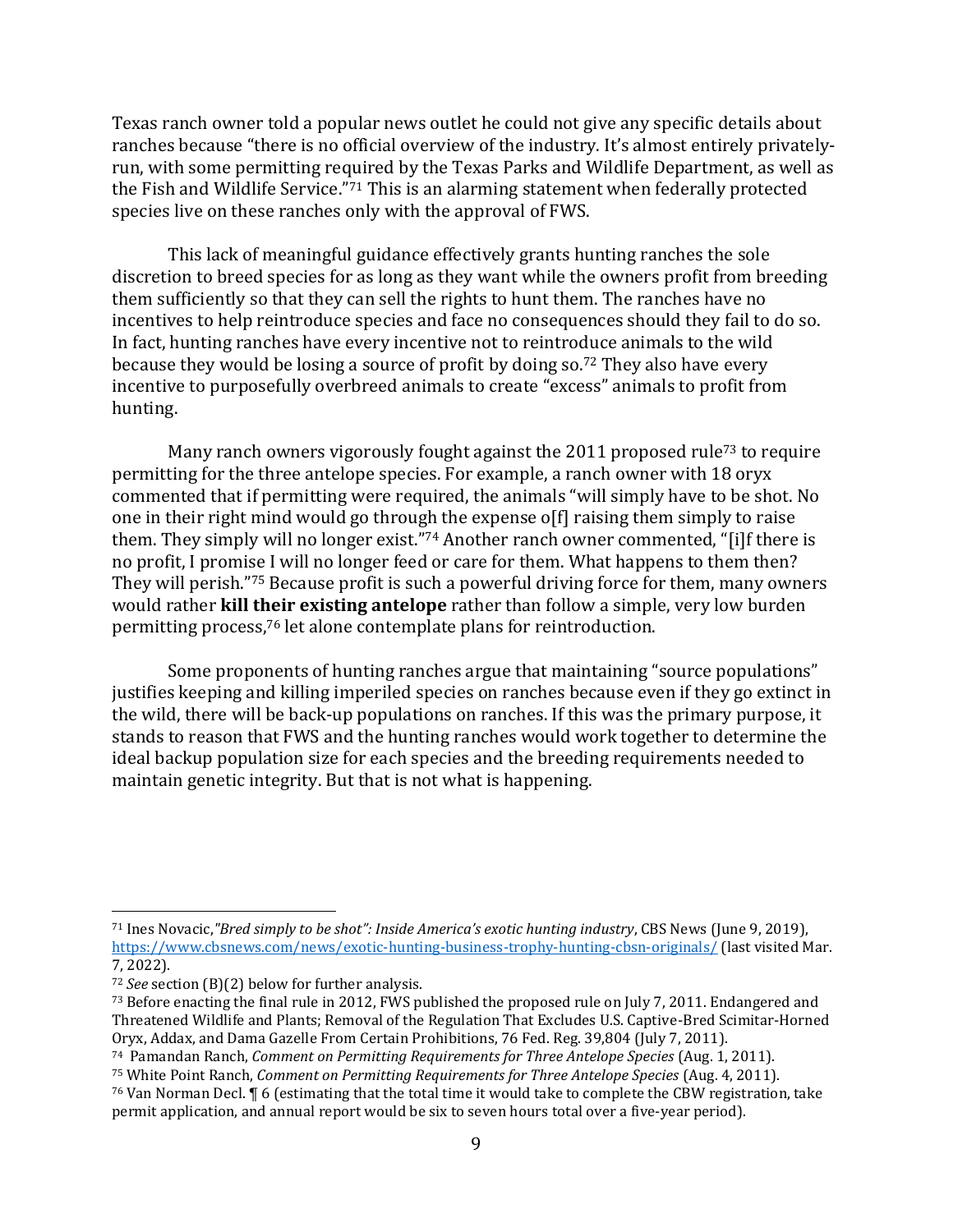The Exotic Wildlife Association's<sup>77</sup> 2010 census revealed its members alone owned over 11,000 scimitar-horned oryx, 5,000 addax, and 800 dama gazelles, which represent a "very conservative estimate[] of the actual numbers on private ranches throughout North America."<sup>78</sup> There is every reason to believe that these populations have only increased since then. When asked if these animals are, in his view, endangered, the executive director of a large pro-hunting exotic wildlife organization responded, "Absolutely not, not in Texas."<sup>79</sup> This illustrates the extent to which FWS has allowed itself to be used by these ranches and let their commercialization of these animals create populations unrelated to any reintroduction to the wild. Yet FWS continues to allow hunting ranches to breed more and more of these animals for killing. FWS has failed to examine the numbers of animals on ranches and has failed to set any limits on the number and genetic makeup of animals it will allow to be bred for killing. The lack of any scientific precision to what FWS allows on hunting ranches reveals that hunting ranches, not FWS, are running things. Profit, not conservation of endangered species, is the driving factor here.

The ESA requires FWS to "insure that any action authorized, funded, or carried out by [FWS] . . . is not likely to jeopardize the continued existence of any endangered species or threatened species or result in destruction or adverse modification of the habitat of such species" and must use the best scientific data available to achieve this.<sup>80</sup> FWS cannot fulfill this duty without any studies or evaluations of these ranches. Petitioner is unaware of any facts, studies, or scientific publications undertaken by FWS about ideal population sizes, the feasibility of certain species for reintroduction, when a population of any particular species is viable to return to the wild, or the effects of ranches on genetic diversity. FWS cannot facilitate this industry without studying the effects of such captive hunting and the feasibility of reintroduction, setting population targets and limits, and demanding accountability from the ranches.

Because FWS has not made efforts to evaluate hunting ranches, FWS has no way of examining whether or not hunting ranches are even theoretically beneficial to the endangered species. If the goal is truly recovery and reintroduction, there is no need for any hunting of these species; facilities can just breed and maintain them until they are ready to be reintroduced. U.S. trophy hunting ranches are hardly essential.

The Conservation Centers for Species Survival ("C2S2") is an association of many facilities dedicated to the conservation of species, with a massive member capacity in breeding and researching large, endangered herbivores:<sup>81</sup>

<sup>77</sup> The Texas-based Exotic Wildlife Association's purpose is to "preserve the rights of exotic wildlife owners, and to promote the development and expansion of the exotic wildlife industry." Exotic Wildlife Association, *EWA History*[, https://myewa.org/ewa-history/](https://myewa.org/ewa-history/) (last visited Mar. 7, 2022).

<sup>78</sup> Exotic Wildlife Association, *Comment on Permitting Requirements for Three Antelope Species* (Aug. 5, 2011). <sup>79</sup> Max McClellan, *Can hunting endangered animals save the species?*, CBS News (Jan. 30, 2012) <https://www.cbsnews.com/news/can-hunting-endangered-animals-save-the-species/> (last visited Mar. 7, 2022).

<sup>80</sup> 16 U.S.C. § 1536(a)(2).

<sup>81</sup> David Wildt et al., *Breeding Centers, Private Ranches, and Genomics for Creating Sustainable Wildlife Populations*, 69 Bioscience, 928, 930 (Nov. 2019).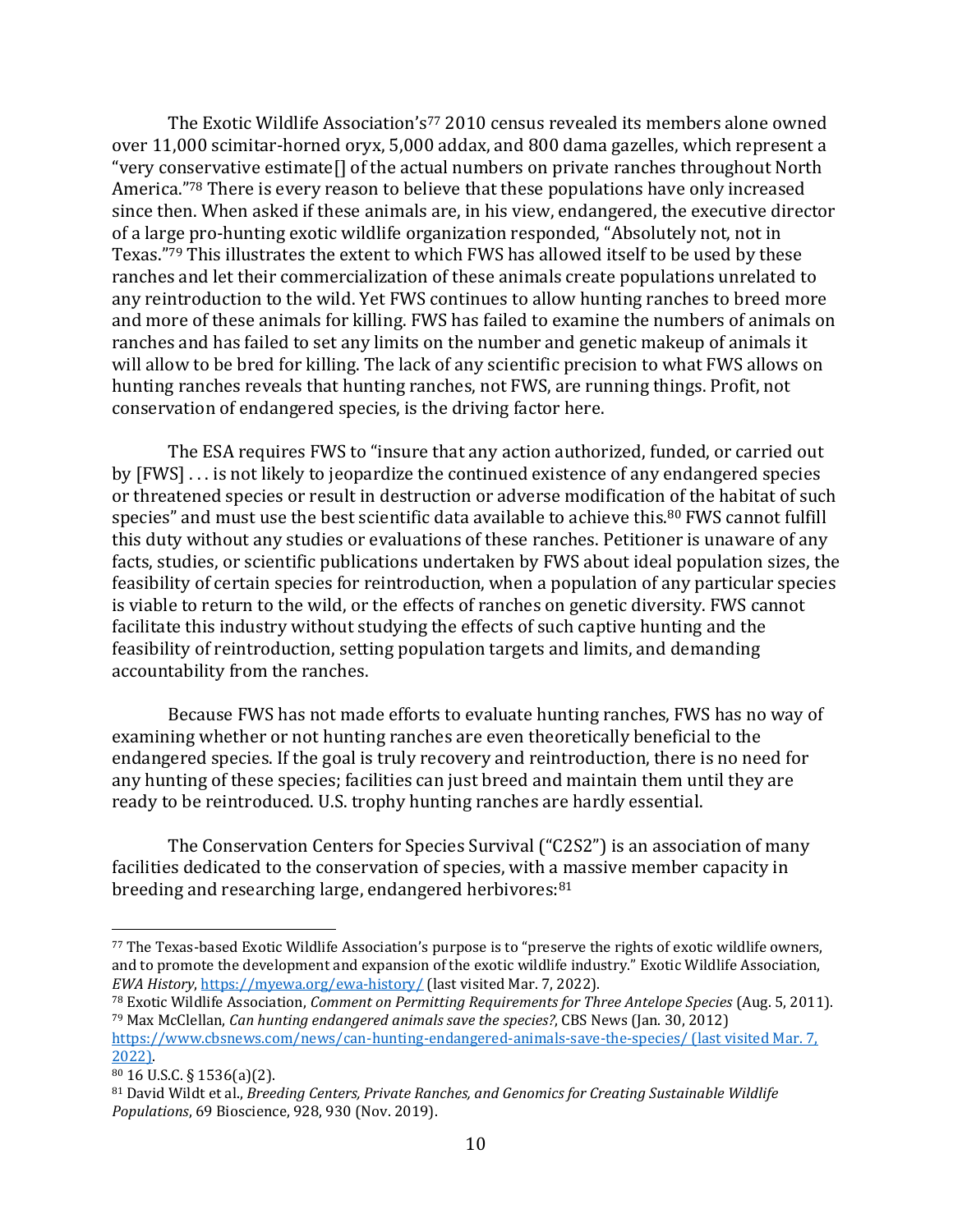The Smithsonian Conservation Biology Institute (SCBI; Virginia) is comprised of barns . . . used for conservation breeding of scimitar-horned oryx . . . and dama gazelle . . . . The Fossil Rim Wildlife Center (Texas), with landscapes and climate similar to African savannahs, has produced prodigious numbers of scimitar-horned oryx as well as addax . . . and sable antelope . . . . The Wilds (Ohio), set on vast reclaimed mining lands, reproduces these antelopes as well as southern white rhinoceroses . . . , the latter through four successive generations. White Oak Conservation (Florida) has a similar success with antelopes, rhinoceroses, giraffe as well as the okapi . . . . Among the successes for African Lion Safari (Ontario, Canada) is the Asian elephant . . . , including a multi-generational herd with semi-free-ranging opportunities.<sup>82</sup>

These facilities clearly align more accurately with the purposes of the ESA. Notably, C2S2 mentions that "each program's activities grow populations and space, optimize reproduction and genetic diversity, and return species to the wild when possible, with different priorities based on each population's unique needs." <sup>83</sup> Unlike trophy hunting ranches, C2S2 takes population numbers, needs, and chances of reintroduction into account. If there are no guidelines or specified numbers for reintroduction, then owners in places like Texas can breed as many species as they want, strictly to continue bringing in revenue, and the animals will remain captive on non-native land forever. But keeping a species alive solely for human commercial benefit is not contemplated by the ESA; the ESA was enacted **because of** human activity, not to make it more profitable.<sup>84</sup>

#### <span id="page-17-0"></span>**2. Trophy hunting ranches are not actually reintroducing imperiled species because their commercial motives disincentivize them from doing so.**

FWS explicitly agrees that the only purpose of allowing endangered species to be killed on captive hunting ranches is to maintain genetic diversity and reintroduce imperiled species into their wild natural habitats, including for the three antelope species. <sup>85</sup> But with no defined quantities of antelope permitted, no guidelines for the desired size for back-up populations, no requirements regarding breeding and genetic diversity, and no solidified plans for reintroduction, FWS essentially allows imperiled species to be bred for slaughter strictly for commercial purposes. In other words, FWS has created an entire market for these animals that otherwise would not exist.

<sup>82</sup> *Id.* (species' scientific names removed).

<sup>83</sup> Conservation Centers for Species Survival, *Programs*,

<https://www.conservationcenters.org/programs.html> (last visited Mar. 8, 2022).

<sup>84</sup> 16 U.S.C. § 1531.

<sup>85</sup> *See generally* Captive-bred Wildlife Regulation, 58 Fed. Reg. at 68,323 ("Populations of species in captivity are, in large degree, removed from their natural ecosystems and have a role in survival of the species only to the extent that they maintain genetic integrity and offer the potential of restocking natural ecosystems where the species has become depleted or no longer occurs."); Endangered and Threatened Wildlife and Plants; Exclusion of U.S. Captive-Bred Scimitar-Horned Oryx, Addax, and Dama Gazelle From Certain Prohibitions, 70 Fed. Reg. 52,310, 52,312 (Sept. 2, 2005) ("[C]ontinued breeding of these species, and their monitoring and maintaining genetic diversity, will ensure that specimens will be available when the appropriate conditions for reintroduction exist in range countries.").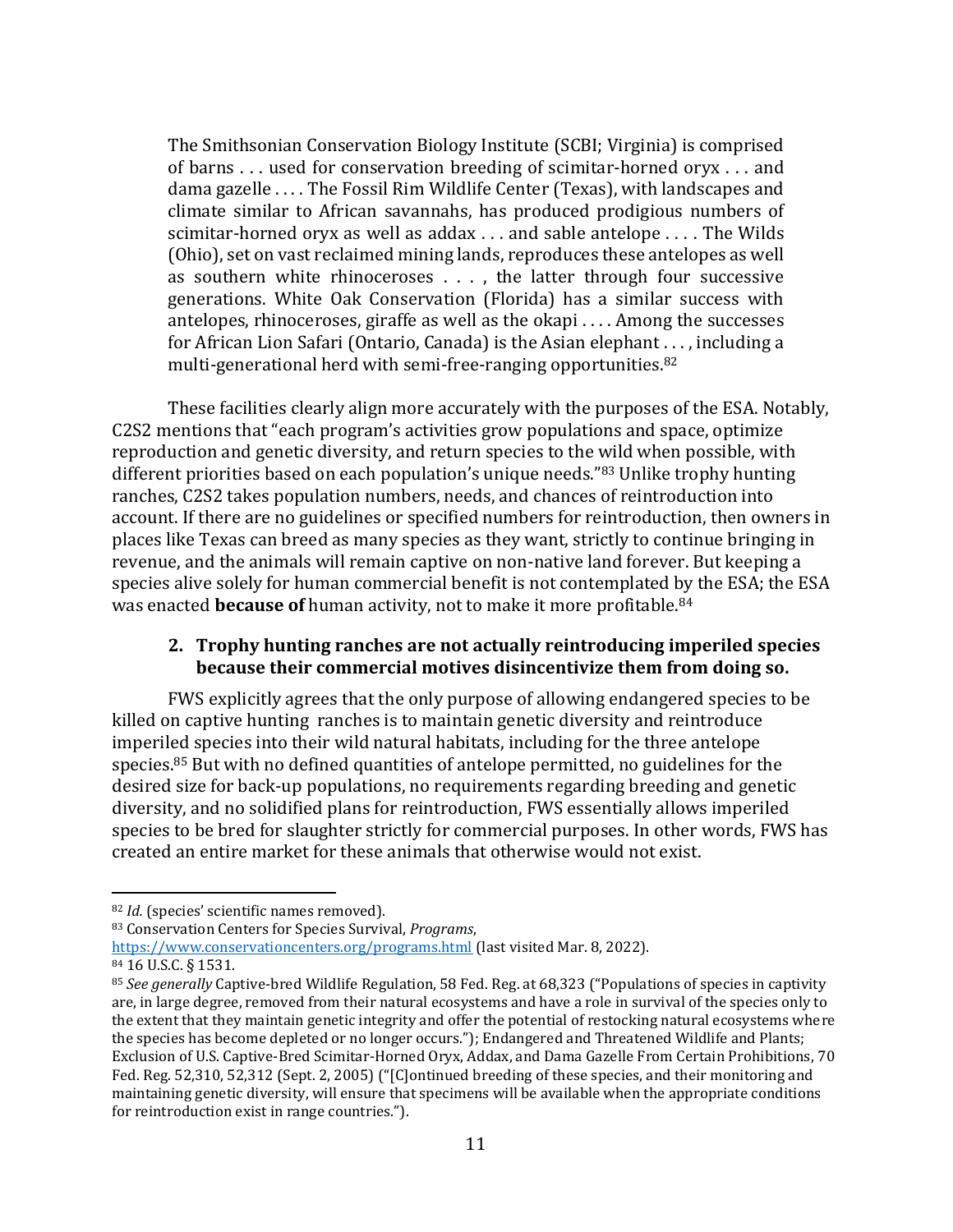The main argument of proponents of captive trophy hunting is that species cannot recover unless they have a price tag on their heads. <sup>86</sup> The ESA does not allow for the commercialization of threatened and endangered species. Instead, Congress passed the ESA with the sole intention of benefitting at-risk species and their habitats, not commercial industries such as the multibillion-dollar captive hunting industry. Hunting ranches are exclusively for-profit businesses. This means they not only lack any incentives to participate in reintroduction efforts, but they actually have large incentives to **avoid** them. FWS has not established any required commitments for reintroducing any number of animals nor any consequences for failing to do so. Because these ranches are for-profit businesses, any reintroduced animal is a loss to them, similar to a cattle ranch giving away a cow it could otherwise sell. Thus, not only have ranches made virtually zero reintroduction measures, but it would be illogical for them to do so from their point of view. Ranches simply prioritize profit by design—and they admit it, too. For example, the CEO of one large hunting ranch stated, "[i]f an animal ceases to have a monetary value, it's gonna cease to exist,"<sup>87</sup> which further illustrates the reasoning used by this industry to place profit as the purpose, with an alleged trickle-down benefit for the species as the justification.

The captive hunting format used by these facilities aggravates the situation because it attracts American hunters, lines the pockets of ranch owners, and thus, disincentivizes any reintroduction efforts for endangered species. Again, the term "endangered species" means "any species which is in danger of extinction throughout all or a significant portion **of its range** . . ."<sup>88</sup> Enclosures may vary in size and structure, but "the one constant is that animals hunted within them have little or no chance of escape,"<sup>89</sup> which is appealing to customers because they appear to offer an authentic, dauntless adventure with fiscal simplicity and efficient timing; however, "in reality they are conducted in an atmosphere of comfort and convenience."<sup>90</sup> In fact, they virtually guarantee the hunter will have success,<sup>91</sup>

<sup>86</sup> *See, e.g.*, Richard Welch, *Comment on Permitting Requirements for Three Antelope* Species (Aug. 8, 2011) ("If the permitting system is too cumbersome or expensive, I will no longer raise these animals. I will hunt them, I will sell them, I will cross bred them or I will simply grind them into hamburger. But I can't raise them if they are not economically feasible."); Bowhunter's Paradise Ranch, *Comment on Permitting Requirements for Three Antelope* Species (Aug. 7, 2011) ("[I]f they have no financial benefit, individuals like myself will no longer protect their future."); Alan Lee, *Comment on Permitting Requirements for Three Antelope* Species (Aug. 7, 2011) ("If the animals have no 'value' other than 'something to look at', they will no longer be considered an asset to me and I will have to eliminate them from my ranch."); Donovan Wayne, *Comment on Permitting Requirements for Three Antelope* Species (Aug. 7, 2011) ("The harvest pays for the restoration of these species.").

<sup>87</sup> Alexandra Villerreal, *Fancy hunting a kangaroo? Or a zebra? In Texas, you can pay to play*, The Guardian (Sept. 27, 2021), [https://www.theguardian.com/us-news/2021/sep/27/texas-hunting-captive-animals](https://www.theguardian.com/us-news/2021/sep/27/texas-hunting-captive-animals-kangaroo-zebra)[kangaroo-zebra](https://www.theguardian.com/us-news/2021/sep/27/texas-hunting-captive-animals-kangaroo-zebra) (last visited Mar. 8, 2022).

<sup>88</sup> 16 U.S.C. § 1532(6) (emphasis added).

<sup>89</sup> Richard A. Schroeder, *Moving targets: The 'canned' hunting of captive-bred lions in south Africa*, 61 African Studies Rev. 8, 9 (2018).

<sup>90</sup> Diana Norris et al., *Canned Hunts: Unfair at Any Price*, The Fund for Animals (2002), <https://www.animallaw.info/article/canned-hunts-unfair-any-price> (last visited Mar. 8, 2022). <sup>91</sup> *Id.*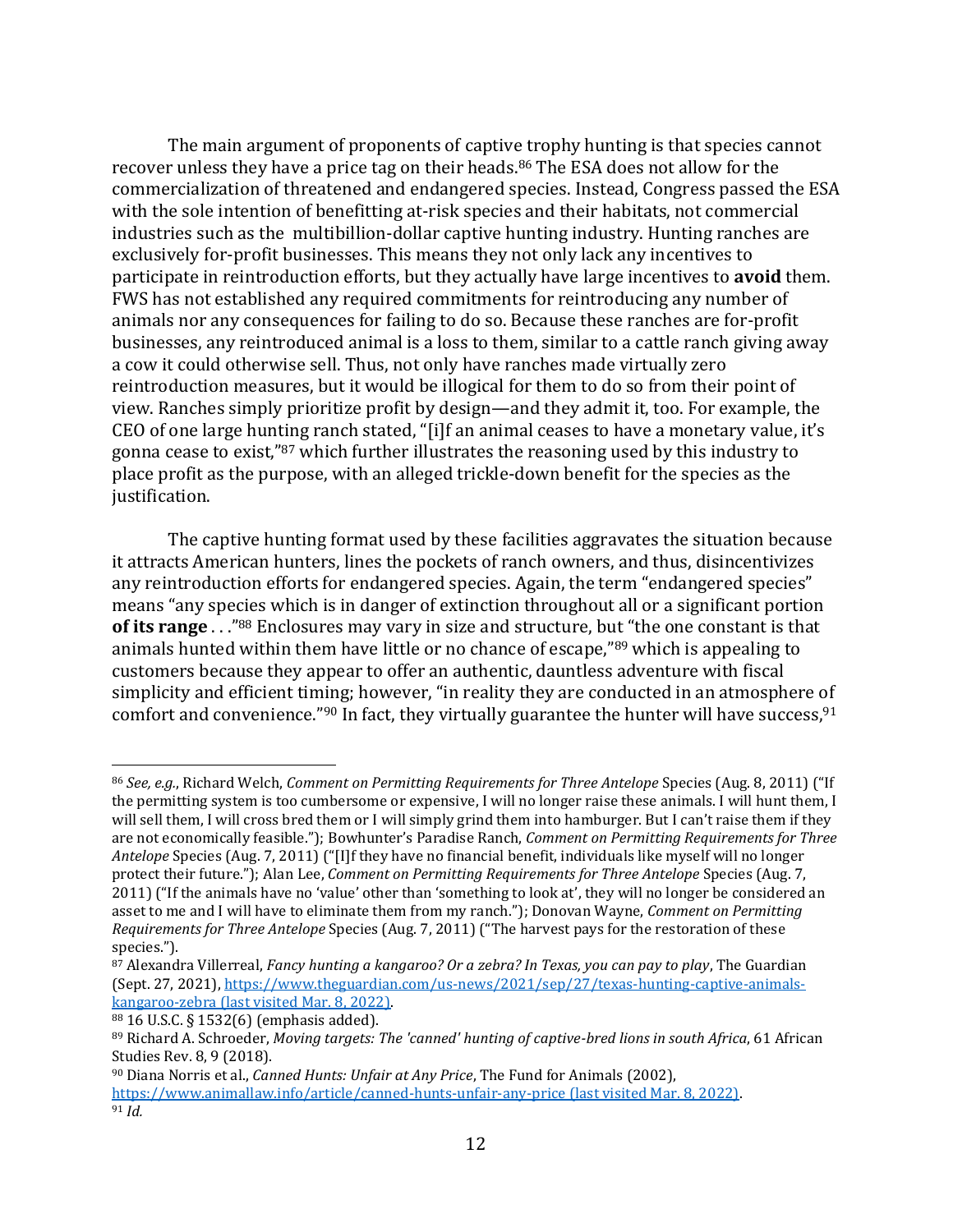especially with ranches that operate on a "[n]o kill, no pay" basis.<sup>92</sup> Investigations regarding captive hunting revealed that on some ranches the animals were so tame "investigators could walk up to them and hug them" and one rancher admitted to "tranquilizing his animals when people paid him to."<sup>93</sup> These owners have a strong financial incentive to **ensure** their customers successfully kill something so that they can profit and so that they can continue to breed animals to be hunted. Therefore, if these ranches continue to exist, those businesses that are profiting off this billion-dollar industry and those hunters who are able to buy a "thrilling adventure" without having to take an international flight will have no incentive to make efforts to reintroduce these species to their true habitats.

Considering this total lack of incentive for reintroduction, it is unsurprising that FWS has documented zero examples of actual instances of reintroduction headed by hunting ranches. One ranch owner has admitted, the goal is to "repopulate the species back to countries of origin," but "there is virtually no track record of this practice or its effectiveness."<sup>94</sup> However, there is actually quite a bit of public data displaying successful alternative methods for reintroduction through collaborative efforts by conservation organizations, zoos, and governments.

For example, in 2016, several agencies and organizations<sup>95</sup> partnered to reintroduce scimitar-horned oryx and addax onto the Ouadi Rimé-Ouadi Achim Reserve ("Reserve") in Chad. The partners worked together to research information about the status of wildlife and use of land in areas where the antelope once roamed and concluded the Reserve had the highest chance of success.<sup>96</sup> Their research also revealed that "despite increased livestock in the area and the oryx no longer existing in the wild, there was sufficient suitable habitat available to provide the species' expected requirements."<sup>97</sup> The Environment Agency of Abu Dhabi collected a few wild and several captive oryx from all over the world in order to maintain a healthy, genetically diverse herd.<sup>98</sup> In 2016 and 2017, a total of 35 of those oryx were released onto the Reserve.<sup>99</sup> In 2019, 15 addax were

 $92$  "No kill, no pay" means hunters who leave without having killed an animal do not get charged. 93 Kitty Block and Sara Amundson, *Shooting fish in a barrel: U.S. canned hunting industry offers 'menus' of rare animals for a thrill kill*, A Humane World Kitty Block's Blog (Jan. 29, 2021),

[https://blog.humanesociety.org/2021/01/shooting-fish-in-a-barrel-u-s-canned-hunting-industry-offers](https://blog.humanesociety.org/2021/01/shooting-fish-in-a-barrel-u-s-canned-hunting-industry-offers-menus-of-rare-animals-for-a-thrill-kill.html)[menus-of-rare-animals-for-a-thrill-kill.html](https://blog.humanesociety.org/2021/01/shooting-fish-in-a-barrel-u-s-canned-hunting-industry-offers-menus-of-rare-animals-for-a-thrill-kill.html) (last visited Mar. 8, 2022).

<sup>94</sup> Ines Novacic, *"Bred simply to be shot": Inside America's exotic hunting industry*, CBS News (June 9, 2019,), <https://www.cbsnews.com/news/exotic-hunting-business-trophy-hunting-cbsn-originals/> (last visited Mar. 8, 2022).

<sup>95</sup> These partners included the Environment Agency of Abu Dhabi, the Government of Chad, the Sahara Conservation Fund, the Smithsonian Conservation Biology Institute, the Zoological Society of London, the Fossil Rim Wildlife Center, Marwell Wildlife, the Royal Zoological Society of Scotland, the European Union, and the Saint Louis Zoo WildCare Institute. Zoological Society of London, *Reintroducing scimitar-horned oryx to Chad,* <https://www.zsl.org/conservation/regions/africa/reintroducing-scimitar-horned-oryx-to-chad> (last visited Mar. 8 2022).

<sup>96</sup> *Id.* 

<sup>97</sup> *Id.*

<sup>98</sup> *Id.*

<sup>99</sup> *Id.*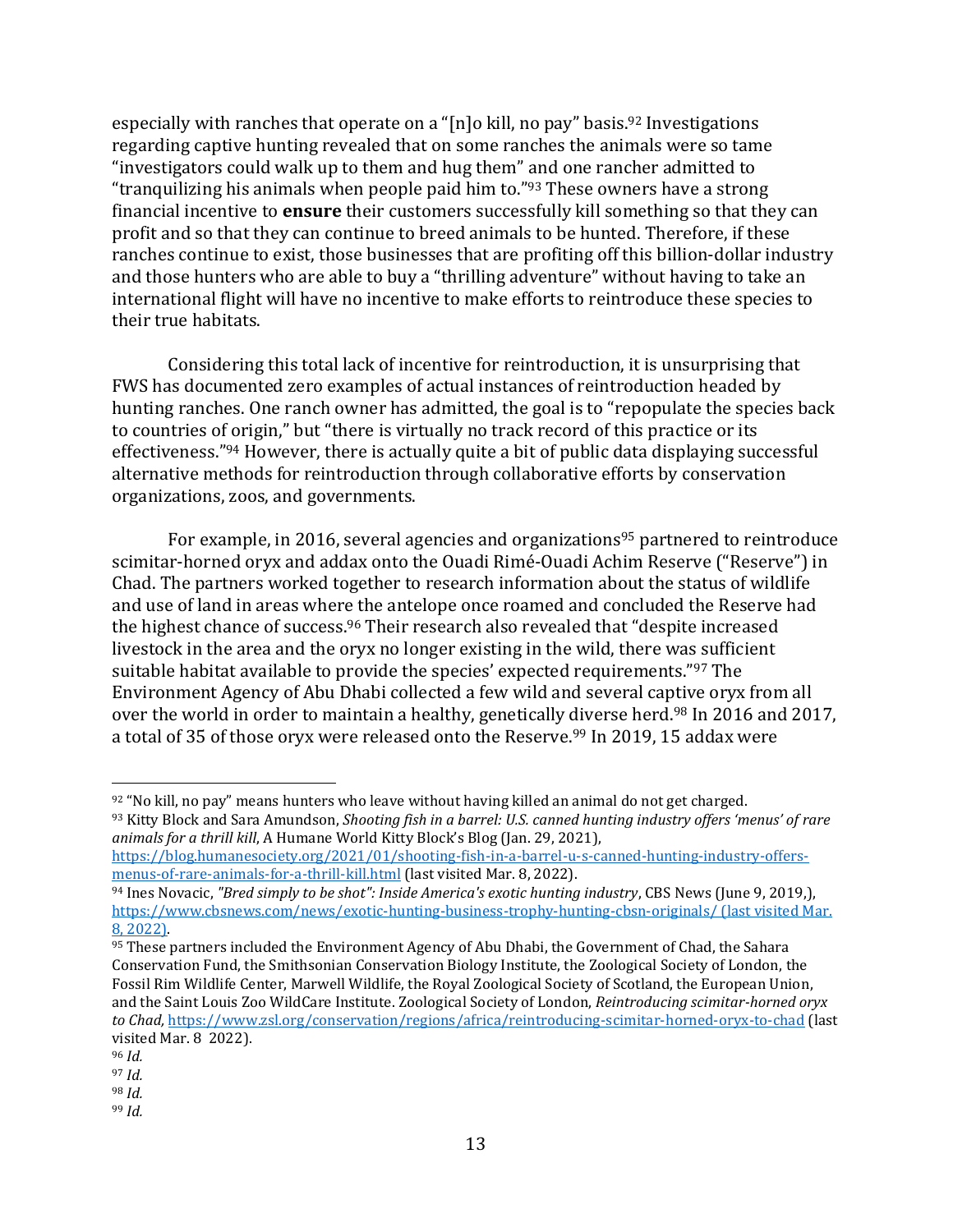released and in 2020, 25 addax and 25 oryx were also released. <sup>100</sup> In 2020, two addax calves were born and the number of reintroduced oryx increased to 288 after 33 calves were born by August of that year.<sup>101</sup>

In another example, the Phoenix Zoo, Fauna and Floral International, and others<sup>102</sup> worked together starting in the 1960s to rescue the Arabian oryx, which was on the brink of extinction.<sup>103</sup> The groups collaborated to create a World Herd at the Phoenix Zoo, which accepted donated oryxes from zoos and private entities across the globe.<sup>104</sup> The oryx was considered extinct in the wild in 1972, and ten years later in 1982, 10 oryx were reintroduced into the wild. <sup>105</sup> For the next few decades, more and more oryx were released into sites across the Middle East, and today there are over  $6,000$  in semi-captivity<sup>106</sup> and more than 1,200 fully in the wild.<sup>107</sup> In 2011, the Arabian oryx made history and was downlisted on the International Union for Conservation of Nature (IUCN) Red List from "Endangered" to "Vulnerable," marking the very first time a species has moved three categories on the IUCN Red List; today, it is close to moving to "Nearly-Threatened."<sup>108</sup>

A clear reason for the success of these programs is that they each require collaboration by many groups and the reintroduction of imperiled species is a primary purpose for which the programs exist. None of those entities profit off the killing of the endangered species. In contrast, commercial profit through killing is the primary purpose of hunting ranches—and were they to ever reintroduce animals, they would lose sources of profit. Without any requirements, standards, or consequences, ranches have no reason to give up those sources of profit.

#### <span id="page-20-0"></span>**C. Trophy hunting ranches are not conserving imperiled species.**

"Conservation" is the hunting ranch industry's digestible explanation for killing threatened and endangered species. Regardless of how the industry twists the meaning of "conservation," the ESA defines it explicitly:

The terms "conserve", "conserving", and "conservation" mean to use and the use of all methods and procedures **which are necessary to bring any endangered species or threatened species to the point at which the measures provided pursuant to this Act are no longer necessary**. Such

<sup>100</sup> Convention on the Conservation of Migratory Species of Wild Animals, *Two Calves Born to Reintroduced Addax in Chad* (Feb. 25, 2021[\) https://www.cms.int/en/news/two-calves-born-reintroduced-addax-chad](https://www.cms.int/en/news/two-calves-born-reintroduced-addax-chad) (last visited Mar. 8, 2022).

 $101$  *Id.* 

<sup>&</sup>lt;sup>102</sup> The project involved six world governments, five zoos, several organized societies, a few conservation organizations, and hundreds of dedicated individuals. Phoenix Zoo, *Saving Species: Arabian Oryx*, <https://www.phoenixzoo.org/blog/zoo-news/saving-species-arabian-oryx/> (last visited Mar. 8, 2022).  $103$  *Id.* 

<sup>104</sup> *Id.*

<sup>105</sup> Fossil Rim Wildlife Center, *Arabian Oryx*[, https://fossilrim.org/animals/arabian-oryx/](https://fossilrim.org/animals/arabian-oryx/) (last visited Mar. 8, 2022).

<sup>106</sup> "Semi-captivity" here means existing in a large, fenced area protected from being shot.

<sup>107</sup> *Id.*

<sup>108</sup> *Id.*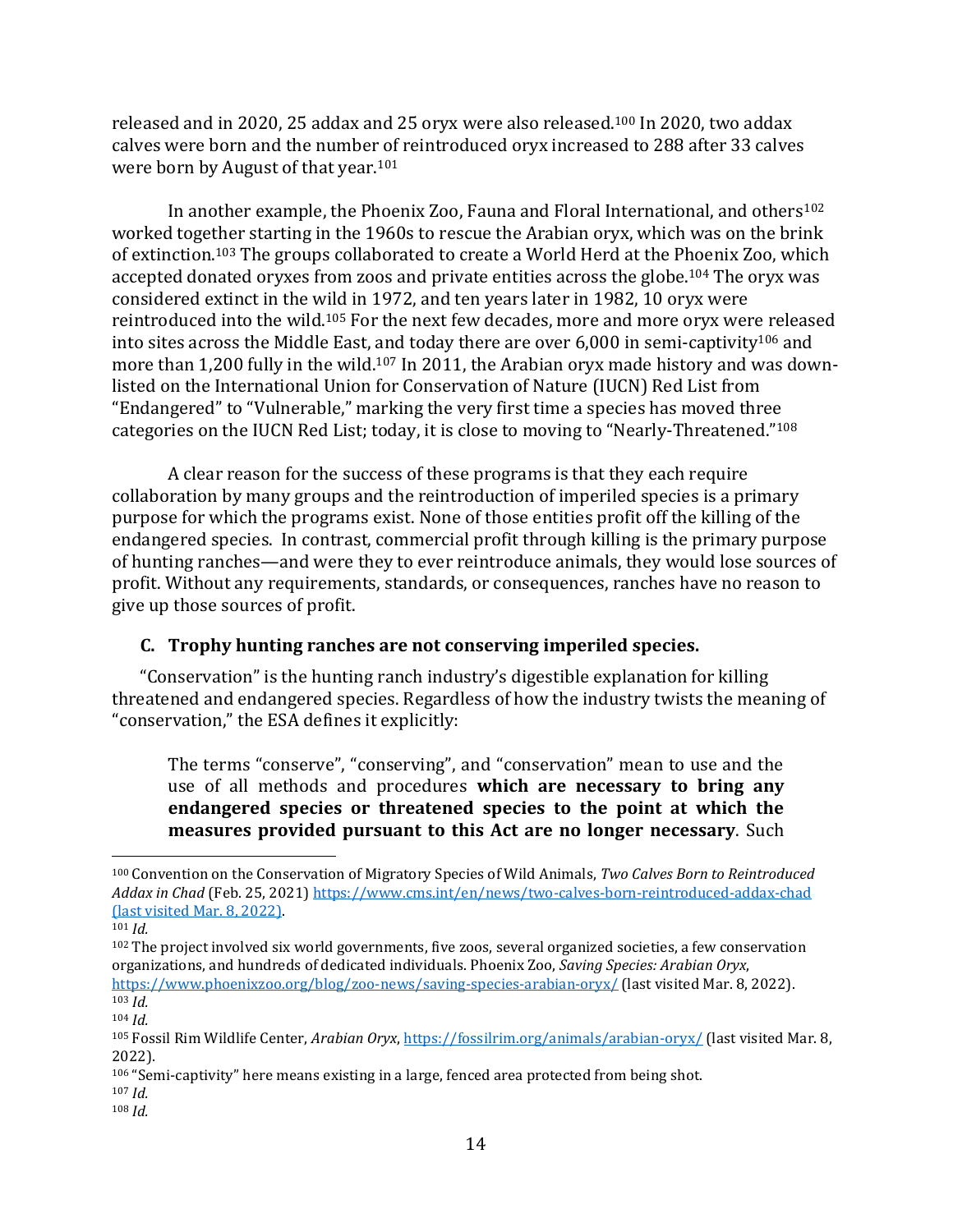methods and procedures include, but are not limited to, all activities associated with scientific resources management such as research, census, law enforcement, habitat acquisition and maintenance, propagation, live trapping, and transplantation, and, **in the extraordinary case where population pressures within a given ecosystem cannot be otherwise relieved, may include regulated taking**. 109

The ESA requires that conservation methods be **necessary** to protect imperiled species. However, FWS has never explained or demonstrated how hunting ranches are "necessary" to protect imperiled species. The existence of animals in captive facilities in the U.S. does not bring the species **in their natural habitats** to the point at which the measures provided pursuant to the ESA are no longer necessary*.* Furthermore, Congress recognized the only conceivable circumstance when regulated taking can be regarded as "conservation" is in **extraordinary cases** when ecosystems are suffering. Even if U.S. ecosystems were suffering from these species, again, they are only here because FWS sanctions their breeding and killing for profit.

#### **1. Donations are an inadequate conservation method.**

<span id="page-21-0"></span>Many ranch owners claim to make donations to "conservation" because FWS accepts donations as a justification for a CBW take permit.<sup>110</sup> In general, the ten largest non-profit conservation organizations contribute around \$2.5 billion annually to habitat and wildlife conservation; of this, only 12.3% comes from hunters, while 87.7% comes from nonhunting sources.<sup>111</sup> Neither FWS nor any other organization has published any findings of how much trophy hunting ranches specifically contribute to habitat and wildlife conservation, but it has to be a small fraction of that 12.3%. Beyond that fact, the ESA requires a direct link between the authorized action and the required effect.<sup>112</sup> In other words, FWS can only permit the take or sale of imperiled species if **that action itself** enhances the species' survival.<sup>113</sup> FWS is permitting the "otherwise prohibited activity" (take/commerce) not to directly enhance survival, but to directly enhance the profitability of hunting ranches, with donations as a convenient—but realistically fictitious—rationale. Therefore, FWS cannot grant CBW registrations or take permits to trophy hunting ranches in exchange for donations because it violates the ESA and its implementing regulations.

<sup>109</sup> 16 U.S.C. § 1532(3) (emphases added).

<sup>110</sup> U.S. Department of Interior, FWS Form 3-200-37c, 3 (Rev. Jan. 2020) at 3.

<sup>111</sup> Mark E. Smith & Donald A. Molde, *Wildlife Conservation & Management in the U.S.*, Nevadans for Responsible Wildlife Management, 2 (Rev. June 2015), [http://www.nrwm.org/wp](http://www.nrwm.org/wp-content/uploads/2015/06/Smith-Molde-Wildlife-Funding-spreadsheet-Rev-F2-19Jun15.pdf)[content/uploads/2015/06/Smith-Molde-Wildlife-Funding-spreadsheet-Rev-F2-19Jun15.pdf](http://www.nrwm.org/wp-content/uploads/2015/06/Smith-Molde-Wildlife-Funding-spreadsheet-Rev-F2-19Jun15.pdf) (last visited

Mar. 8, 2022).

<sup>112</sup> Captive-bred Wildlife Regulation, 58 Fed. Reg. 68,323, 68,324-25 (Dec. 27, 1993) (eliminating public education through exhibition of living wildlife as the sole justification for issuance of a CBW registration and instead narrowing the CBW program so that "only those persons who engage in beneficial captive breeding can participate" because FWS had "sincere doubts about the relative conservation benefits that are provided to non-native species in the wild from the public exhibition of living wildlife" and despite many public comments no one provided "examples of how exhibition of living wildlife has any specific affirmative effect on survival of non-native species in the wild").

 $113$  16 U.S.C. § 1539(a)(1)(A).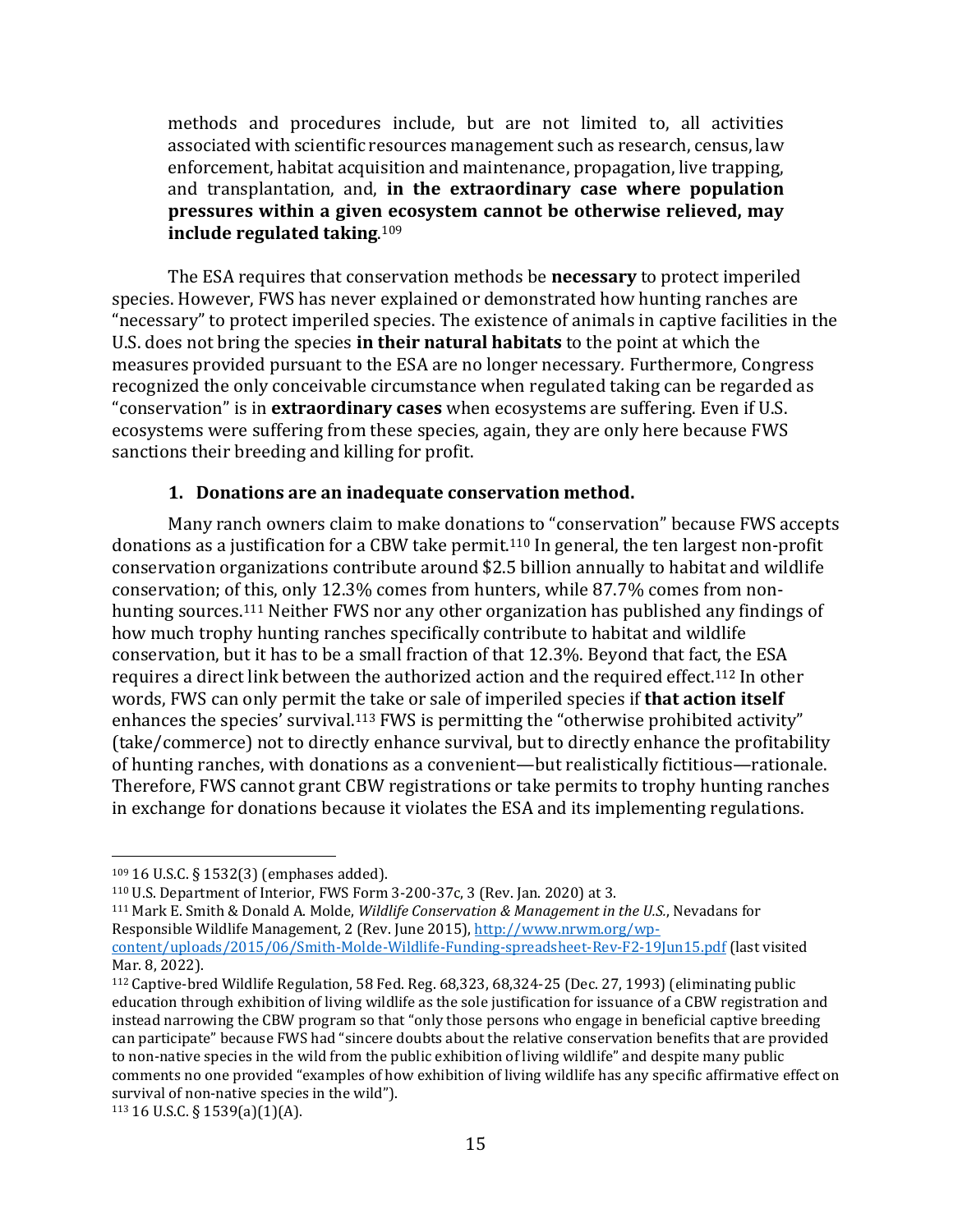Moreover, donations are not even required for the three antelope species. One hunting ranch owner who also sells oryx and addax to other hunting ranches stated that his oryx and addax operation is "**more** profitable" than his for-profit livestock operation.<sup>114</sup> Yet, when asked whether the rancher would adhere to a proposed rule requiring the rancher donate a percentage of the hunting sale proceeds to a conservation program that is seeking to return the three antelope species to the wild, the ranch owner responded "*NO!!!*" 115

Even if donations were an adequate justification for otherwise prohibited activities, the current procedure FWS has established fails to benefit any wild imperiled species. When filling out permit applications, most ranches assert they will donate about 5-10% of funds derived from hunts they sell either to a "FWS-approved conservation project" or to the pro-hunting ranch organization Conservation Force. <sup>116</sup> The amount typically "will equal \$100 - \$1,000 per animal taken."<sup>117</sup> This donation structure fails to enhance the survival of any species for many reasons.

First, there is no such thing as a "FWS-approved conservation project" because FWS has not established any such projects, or even standards for eligible projects. The application merely requires the applicant to describe how their activities will "enhance or benefit the wild population," with no requirements to include details about chosen donees. This falls short of the ESA requirements because the regulations specifically require applicants to include a "full statement of why the permit is justified."<sup>118</sup> FWS has not enumerated any programs or given any guidance for choosing eligible conservation programs to which ranches may make donations, so it is impossible to use this as an actual justification.

To illustrate this, Conservation Force, the most popular donee of choice, has short and vague descriptions of efforts to save a few of the species<sup>119</sup> in the wild on its website; however, it does not publicize **how** it utilizes donations. Conservation Force claims to be a conservation organization, yet it spends a significant amount of its funding on promoting and defending hunting-related activities, including foreign trophy hunting of endangered and threatened species in the wild.<sup>120</sup> Further, Conservation Force does not provide any

<sup>114</sup> Sammy Jetton, *Captive Hunting Survey*, 2, 4 (Aug. 5, 2011) (emphasis added).

<sup>115</sup> *Id.* at 3 (emphasis in original).

<sup>116</sup> To exemplify this process, reviewing one CBW take permit application, the ranch applicant indicated it planned to donate 10% of the proceeds received for each threatened red lechwe to a "FWS-approved conservation project for these species in nature" or to Conservation Force. The ranch further indicated the amount typically "will equal \$100 - \$1,000 per animal taken." Vara Ranch, *Form 3-200-37 Federal Fish and Wildlife Permit Application Form*, FWS-HQ-IA-2021-0095-0008 (July 6, 2021) at 7. <sup>117</sup> *Id.*

<sup>118</sup> 50 C.F.R. § 17.22(a)(1)(vii).

<sup>119</sup> Conservation Force, *How to Contribute*, [https://4e77d166-f0cf-4bd6-ba9b-](https://4e77d166-f0cf-4bd6-ba9b-1a2e342dd950.filesusr.com/ugd/87ac64_a216613250834872a5d1324d2cdf896a.pdf)

[<sup>1</sup>a2e342dd950.filesusr.com/ugd/87ac64\\_a216613250834872a5d1324d2cdf896a.pdf](https://4e77d166-f0cf-4bd6-ba9b-1a2e342dd950.filesusr.com/ugd/87ac64_a216613250834872a5d1324d2cdf896a.pdf) (last visited Mar. 8, 2022) (broadly stating "[w]e have established and support select projects" for only four named species; red lechwe, Elds deer, barasingha, and Arabian oryx").

<sup>120</sup> *See, e.g.*, Conservation Force, *News Updates and Alerts*, [https://www.conservationforce.org/news-updates](https://www.conservationforce.org/news-updates-alerts)[alerts](https://www.conservationforce.org/news-updates-alerts) (last visited Mar. 8, 2022) (Conservation Force documenting its pro-hunting advocacy); *Conservation*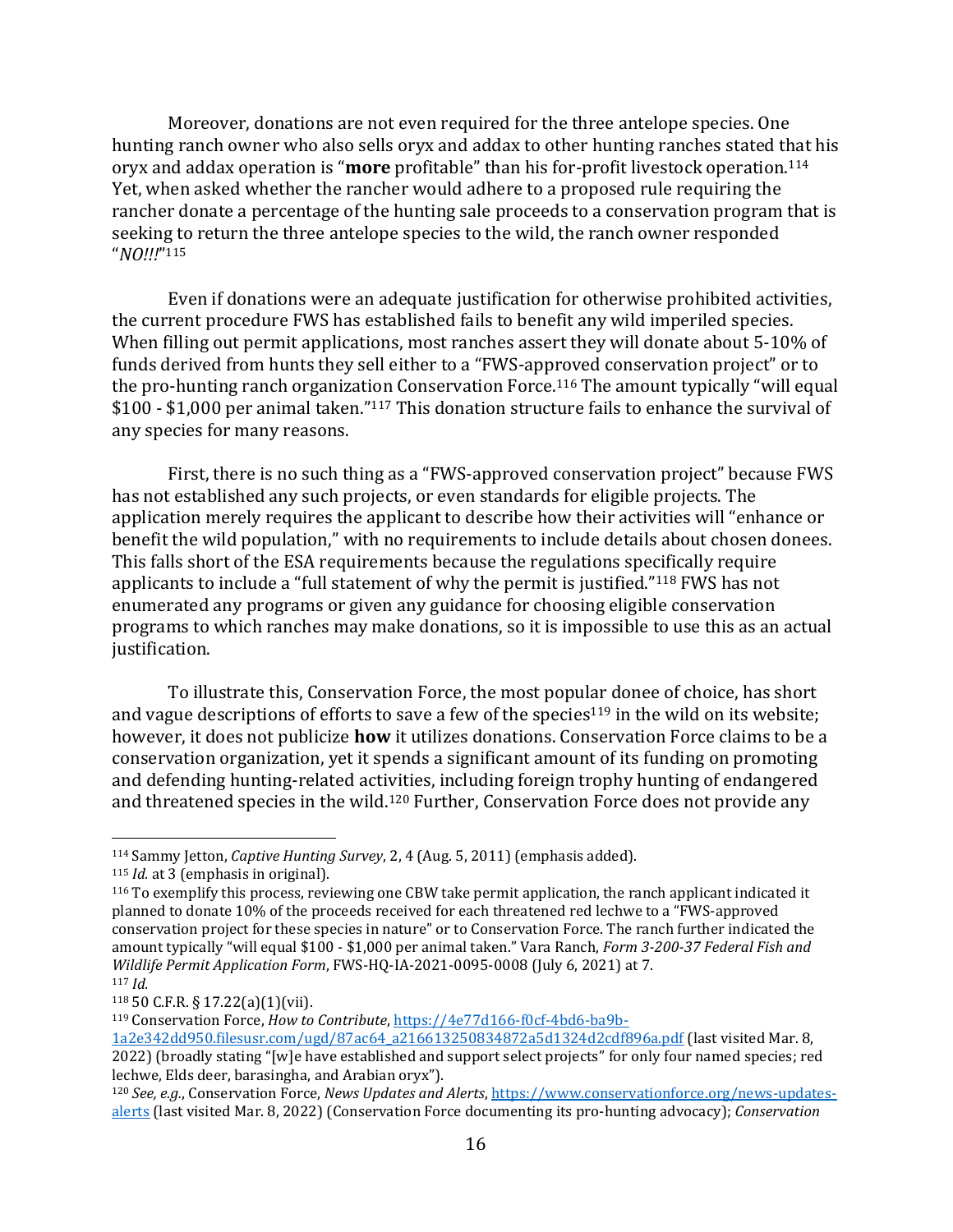breakdown of its expenses to determine what percentage of the donations from trophy hunts, or anywhere else, go toward conservation. In fact, the top of the Ranching for Restoration webpage states, "This program helps ranchers obtain the two necessary permits needed to breed and cull exotic endangered game species," indicating its priority for this program is to provide a name for hunting ranch owners to write in their applications. <sup>121</sup> With no available information surrounding the validity of this or other programs, neither FWS nor the public can assess if such programs are actually providing benefits to imperiled species.

Finally, donating 5-10% is an arbitrary amount, with no account given to how much money specific projects require to enhance the species' survival. FWS has failed to require any information for how much funding any individual programs or species need. Also, conservation projects typically require millions of dollars in funding to enhance survival in a way that is sufficient under the ESA. A donation of 5-10% of funds from each animal killed, even if the amount is somewhere between \$100 and \$1,000,<sup>122</sup> is highly unlikely to reach such a goal. If there are no requirements for a particular amount needed for any particular programs to enhance the survival of any particular species, FWS and the public cannot make any determinations regarding the benefits to imperiled species and applicants cannot adequately use donations as a justification.

# **2. Trophy hunting ranches are inhibiting actual conservation efforts.**

<span id="page-23-0"></span>The lack of conservation standards is further illustrated through most individual facilities' websites, which offer almost no information about their contributions to conservation; in fact, certain individuals involved in this industry proudly admit that business growth is of higher concern to them than conservation. For example, the owner of a company that buys and sells exotic species from hunting ranches "acknowledges he's a business owner first and foremost, and that he's focused on growing his company—not conservation."<sup>123</sup> When ranches do have information on their websites, there seems to be confusion within the industry about what "conservation" actually means. For example, one owner stated, "I'm not only spending 100% of the money that is brought in from hunting operations but am donating an additional \$2mm+ a year to feed and care for our thousands of wildlife."<sup>124</sup> Based on this reasoning, "donating" to one's own ranch operations business expenses by any definition—is equivalent to "conservation." Other ranches simply

*Force v. Salazar*, 646 F.3d 1240 (9th Cir. 2011)(Conservation Force and two trophy hunters challenging FWS's notice of seizure and proposed fortitude of two leopard trophies due to deficient export permits); *Conservation Force v. Manning*, 301 F.3d 985 (9th Cir. 2002) (appealing after suing Arizona game and fish department officials, alleging that the limitation on hunting permits for out-of-state hunters violated the Constitution).

<sup>121</sup> Conservation Force, *Ranching for Restoration* (2018), [https://www.conservationforce.org/ranching-for](https://www.conservationforce.org/ranching-for-restoration)[restoration](https://www.conservationforce.org/ranching-for-restoration) (last visited Mar. 8, 2022).

<sup>122</sup> Vara Ranch, *Form 3-200-37 Federal Fish and Wildlife Permit Application Form*, FWS-HQ-IA-2021-0095- 0008 (July 6, 2021) at 7.

<sup>123</sup> Douglas Main, *A behind-the-scenes look at Texas' exotic animal ranches*, National Geographic (July 2020), <https://www.nationalgeographic.com/animals/article/inside-texas-exotic-animal-ranching-industry> (last visited Mar. 8, 2022).

<sup>124</sup> Brent Oxley, *Hunting for Conservation*, Ox Ranch (Jan. 14, 2018),

<https://www.oxhuntingranch.com/blog/hunting/hunting-for-conservation/> (last visited Mar. 8, 2022).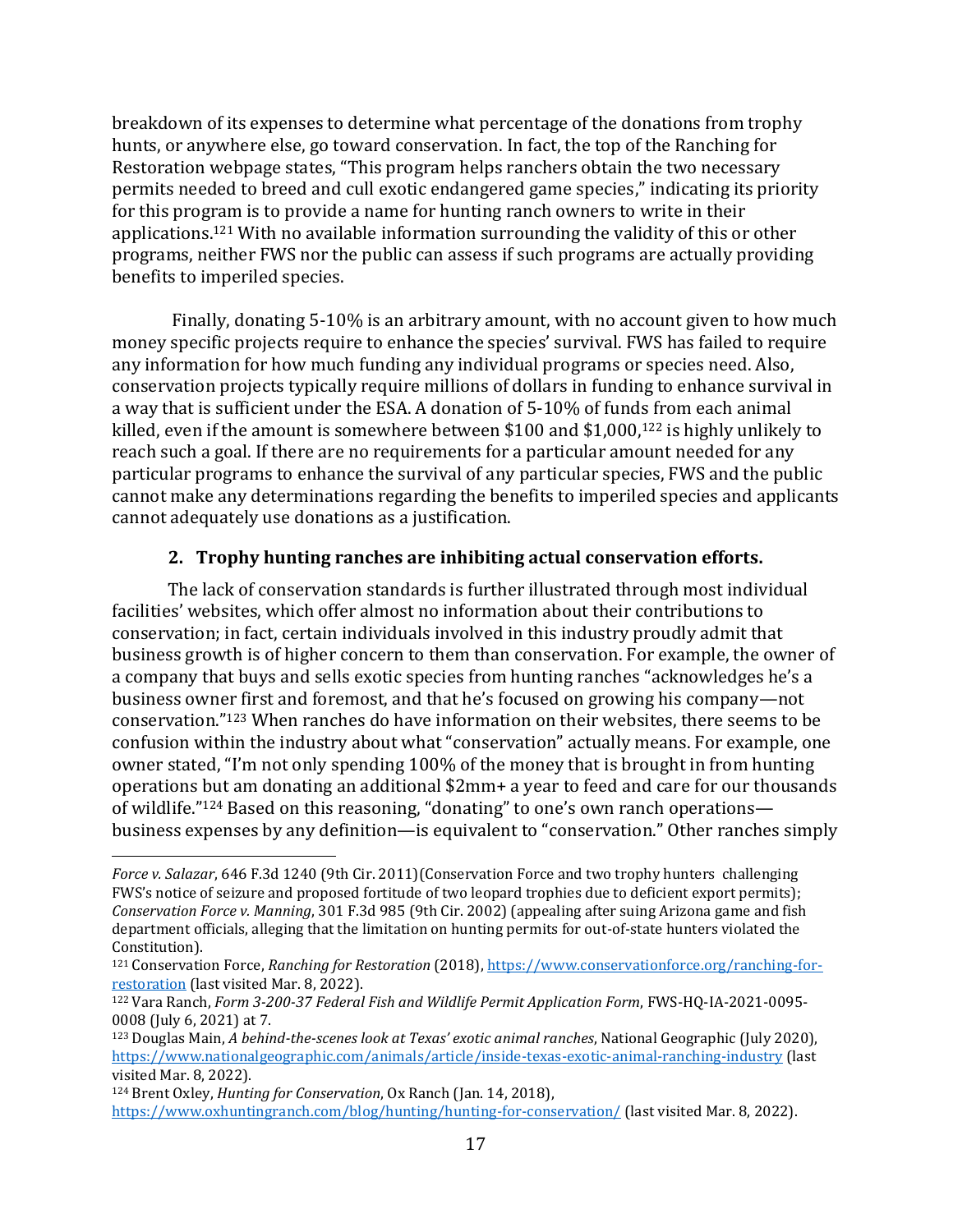deem the mere existence of species on their ranches plus selling them—a literal description of any hunting ranch business—as successful "conservation endeavors."<sup>125</sup> Clearly many trophy hunting ranches do not understand what "conservation" means under the ESA, and not only do they fail to truly conserve species, but they actually inhibit this effort. FWS's continual association of hunting captive exotic ESA-listed species with enhancement of the survival of wild animals gives trophy hunting ranches a false sense of righteousness and supplies them with tools necessary to mislead the public to believe the ranches actually contribute to conservation of the species.

As stated previously, the ESA strives to put forth methods and procedures that not only prevent extinction, but recover species until such protections are no longer needed. FWS is failing to meet this ESA standard because under the current scheme FWS has created, trophy hunting ranches are actually incentivized to **not** conserve these species. If the populations increase enough such that the species is returned to the wild in such numbers that the species no longer require ESA protection, the species will lose their "rareness" status, thus making them less valuable to the industry. Typical pricing structures for hunts can be exemplified through one ranch's website: \$3,000 to start for a native whitetail buck, \$10,000 for an exotic but non-listed blue wildebeest, and a starting rate of \$45,000 for an endangered bongo.<sup>126</sup> While some ranches sell native species for more money based on their size, there is at least some monetary distinction between listed and non-listed exotics.<sup>127</sup> This is entirely logical based on simple supply and demand. The three antelope species are often priced somewhere in the middle,<sup>128</sup> and this is likely in part because there are so many of them as they can be consistently bred and hunted without any permits. Because the ranches are exclusively for-profit businesses, and because the

<sup>125</sup> "The Addax took to the Hill Country extremely well, and have thrived in their 'second home,' to the point that their numbers are healthy enough to provide both hunting opportunities and live animal sales to other exotic game ranches." The Patio Ranch, *Conservation Endeavors*[, https://thepatioranch.com/conservation](https://thepatioranch.com/conservation-endeavors/)[endeavors/](https://thepatioranch.com/conservation-endeavors/) (last visited Mar. 8, 2022).

<sup>126</sup> Ox Ranch, *Whitetail Deer Hunting*,<https://www.oxhuntingranch.com/texas/whitetail-deer-hunting/> (last visited Mar. 8, 2022); Ox Ranch, *Blue Wildebeest Hunting*[, https://www.oxhuntingranch.com/texas/blue](https://www.oxhuntingranch.com/texas/blue-wildebeest-hunting/)[wildebeest-hunting/](https://www.oxhuntingranch.com/texas/blue-wildebeest-hunting/) (last visited Mar. 8, 2022); Ox Ranch, *Bongo Hunting*,

<https://www.oxhuntingranch.com/texas/bongo-hunting/> (last visited Mar. 8, 2022); *see generally* Ox Ranch, *Hunting*, <https://www.oxhuntingranch.com/hunting/> (last visited Mar. 8, 2022) (click each species' photo for pricing).

<sup>127</sup> *See* 777 Ranch, *Pricing*,<https://www.777ranch.com/hunting/pricing/> (last visited Mar. 8, 2022) (an exotic but non-listed zebra is \$4,000, an exotic but non-listed axis buck is \$3,000, a threated urial is \$15,000, a threatened sambar is \$12,500, and an endangered bongo is \$25,000 to \$35,000); *see also* Montgomery Properties Ranch, *Texas Exotics Hunting Rates*[, https://www.mprhunts.com/texas-exotics-rates/](https://www.mprhunts.com/texas-exotics-rates/) (last visited Mar. 8, 2022) (an exotic but non-listed nilgai is \$6,000, a vulnerable Nubian ibex starts at \$17,500, an endangered dama gazelle is \$10,000, an endangered Nile lechwe is \$16,000, and an endangered bongo starts at \$30,000).

<sup>&</sup>lt;sup>128</sup> At the Ox Ranch an addax is \$10,000, a dama gazelle is \$10,000, and a scimitar-horned oryx is \$5,250. Ox Ranch, *Addax Hunting*[, https://www.oxhuntingranch.com/texas/addax-hunting/](https://www.oxhuntingranch.com/texas/addax-hunting/) (last visited Mar. 8, 2022); Ox Ranch, *Dama Gazelle Hunting*[, https://www.oxhuntingranch.com/texas/dama-gazelle-hunting/](https://www.oxhuntingranch.com/texas/dama-gazelle-hunting/) (last visited Mar. 8, 2022); Ox Ranch, *Scimitar Horned Oryx Hunting*,

<https://www.oxhuntingranch.com/texas/scimitar-horned-oryx-hunting/> (Mar. 8, 2022); *see also* 777 Ranch, *Pricing* (an addax is \$6,500, a dama gazelle is \$8,500, and a male scimitar-horned oryx is \$5,000); *see also* Montgomery Properties Ranch, *Texas Exotics Hunting Rates* (an addax is \$8,500, a dama gazelle is \$10,000, and a scimitar-horned oryx is \$7,500).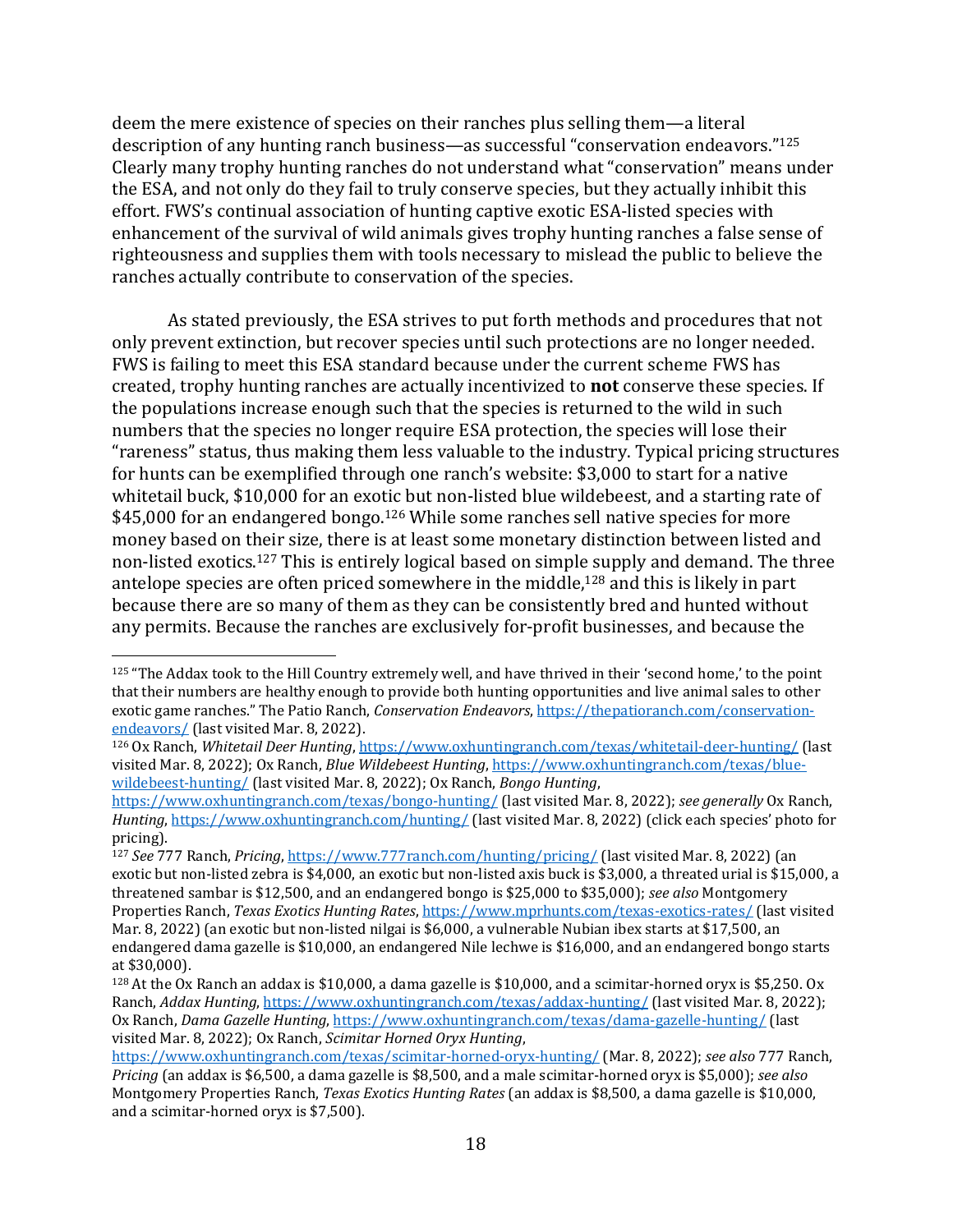species' rareness makes them worth more, the entire scheme invites ranchers to use these species as an exotic, expensive livestock to be bred for killing, which is in complete contradiction to the ESA.

Furthermore, keeping these animals in captivity to be subject to selective hunting hinders any future reintroduction efforts by creating an unnatural imbalance that leads to a wide array of biological changes. Many ranches appeal to customers by advertising that they raise the largest trophies to be won; however, there is evidence that selective hunting induces rapid evolutionary change. One study analyzed the effects of trophy hunting on horn size of bighorn sheep.<sup>129</sup> Intense selective hunting from 1973 to 1996 "revealed a significant decline in genetic value for horn length of rams, consistent with an evolutionary response to artificial selection on this trait."<sup>130</sup> During the 23 years of being hunted, the estimated breeding value of male horn length "declined significantly."<sup>131</sup> Female horn length breeding value and estimated breeding value of male horn base size also declined.<sup>132</sup> In 1996, when hunting almost completely ceased, "average [estimated breeding value] remained stable or showed a weak tendency to increase" for both male and female horn length.<sup>133</sup> "The decline in male horn length breeding values appeared to stop when hunting pressure was greatly reduced. While horn length declined during the hunting period, female horn base, a trait not subjected to trophy hunting and with low genetic correlation . . . to male horn length . . . did not decline, supporting the contention that the decline in horn length was partly due to artificial selection." <sup>134</sup> This is unsurprising because males with larger, more attractive horns "faced a 40% yearly probability of being shot and . . . the negative selective pressure through hunting started 2–3 years before large-horned rams could achieve high reproductive success."<sup>135</sup> Thus, if these species are ever reintroduced to the wild, ranches would likely be introducing an evolutionary inferior version of the animals than would exist without hunting. This is completely contrary to the purpose of the ESA.

#### <span id="page-25-0"></span>**D. Trophy hunting captive imperiled species is unethical.**

The ESA's central purpose is conserving ecosystems and imperiled species that have "esthetic, ecological, educational, historical, recreational, and scientific value."<sup>136</sup> FWS has provided further guidance regarding the values found in protecting imperiled species, including natural diversity, biodiversity, environmental quality monitoring, ecosystem serving, and viewing opportunities.<sup>137</sup> Notably, FWS also endorses the view that "every creature has an intrinsic value" and that "[e]liminating entire species has been compared to

<sup>129</sup> Gabriel Pigeon et al., *Intense selective hunting leads to artificial evolution in horn size*, 9 J. Evol. Appl. 521 521 (2016).

<sup>130</sup> *Id.* at 521.

<sup>131</sup> *Id*. at 524.

<sup>132</sup> *Id.*

<sup>133</sup> *Id.* at 525.

<sup>134</sup> *Id.* at 526.

<sup>135</sup> *Id.* at 528.

<sup>136</sup> 16 U.S.C. § 1531(a)(3).

<sup>137</sup> *See generally* U.S. Fish & Wildlife Service, *Why Save Endangered Species?* (July 2005),

<https://digitalmedia.fws.gov/digital/collection/document/id/1682/> (last visited Mar. 8, 2022).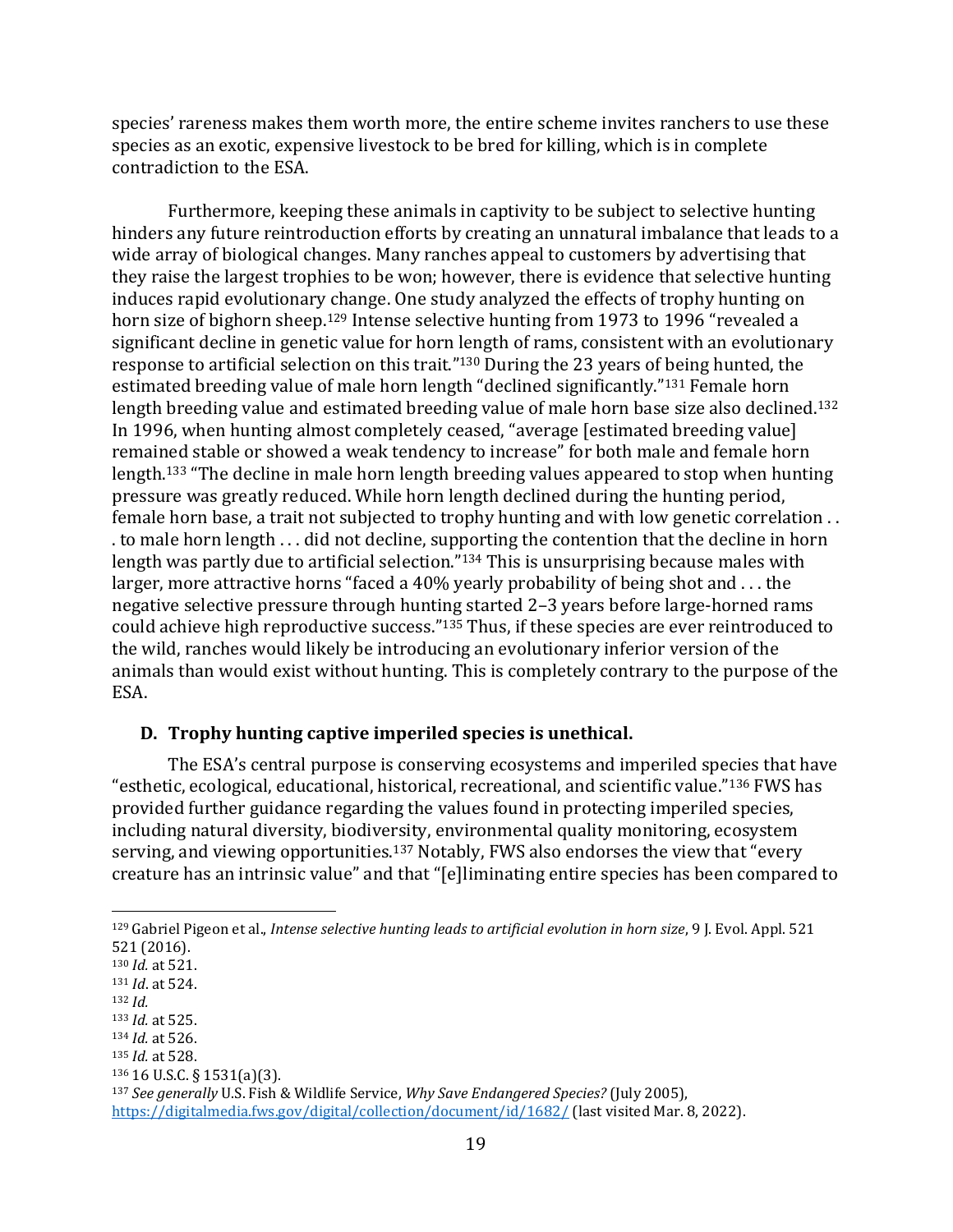ripping pages out of books that have not yet been read."<sup>138</sup> Hunting some members of a species in captivity is unethical, illogical, and contrary to the purposes of the ESA—and most Americans agree.

## **1. There are no ethical justifications for killing imperiled species.**

<span id="page-26-0"></span>Proponents of killing imperiled species almost always attempt to excuse the practice by reasoning that the end justifies the means. This is a utilitarian rationale of benefitting whole populations by sacrificing some individuals' lives.<sup>139</sup> A utilitarian view "necessitates considering all consequences of an action on all those affected. Hence, in trophy hunting, the interests of affected animals and humans ought to be accounted for in the aggregate welfare."<sup>140</sup> The utilitarian view taken by the hunting industry ignores several crucial factors. As discussed above, selective breeding and removing predators to protect trophyvalued large herbivores have been proven to distort the functioning, structure, and evolution of different species, effectively changing the species into something different.<sup>141</sup> Moreover, animal welfare concerns must be factored into this ethical equation.<sup>142</sup> With these hunts, animals inevitably suffer pain, fear, and even grief.<sup>143</sup> Considering these costs, the common utilitarian view held by trophy hunting proponents actually clashes with the killing of imperiled species on hunting ranches.

Captive trophy hunting gives species essentially one purpose for existing—to support the commercial hunting industry—and members will be bred and killed as this commercial industry dictates. Defenders justify this practice with the theory that a species' descendants will one day roam free in their natural habitats. This theory fails not only on the merits,<sup>144</sup> but the moral justification as well. In a questionnaire FWS distributed to ranch owners for comments on the 2011 proposed rule to add permitting requirements for the three antelope species, one question asked if the ability to allow hunting of these species helps owners to continue to keep them. One owner responded, "Absolutely – it is only their economic value that permits me **to allow them** to exist."<sup>145</sup> When asked if requiring take permits would affect his continuing to keep the animals, he responded, "Yes – I will eliminate them."<sup>146</sup> This owner admits he feels as though **he alone** gets to choose whether these animals get to live and only cares to sustain his populations if he receives a financial benefit unencumbered by permits; unsurprisingly, this is by far the most popular view in the industry. But it is never morally just to attach an economic value to a wild

<sup>138</sup> *Id.* at 18 ("We are accustomed to a rich diversity in nature. This diversity has provided inspiration for countless writers and artists, and all others who treasure variety in the natural world.").

<sup>139</sup> Davis Macdonald et al., *Conservation or the moral high ground: Siding with Bentham or Kant.*, 9 J. Soc'y Conserv. Biol. 237, 307 (2016).

<sup>140</sup> Benjamin Ghasemi, *Trophy hunting and conservation: Do the major ethical theories converge in opposition to trophy hunting?*, 3 People and Nature 77, 78 (2020).

<sup>141</sup> *Id.* at 79.

<sup>142</sup> *Id.* at 78 ("Even Jeremy Bentham, the father of modern utilitarianism, suggested that the capacity for suffering entitles animals to equal consideration of moral interests."). <sup>143</sup> *Id.* at 80.

<sup>144</sup> Their descendants will *never* roam free under the current system. *See* Parts B & C above.

<sup>145</sup> Sammy Jetton, *Captive Hunting Survey*, 2 (Aug. 5, 2011) (emphasis added).

<sup>146</sup> *Id.* at 3.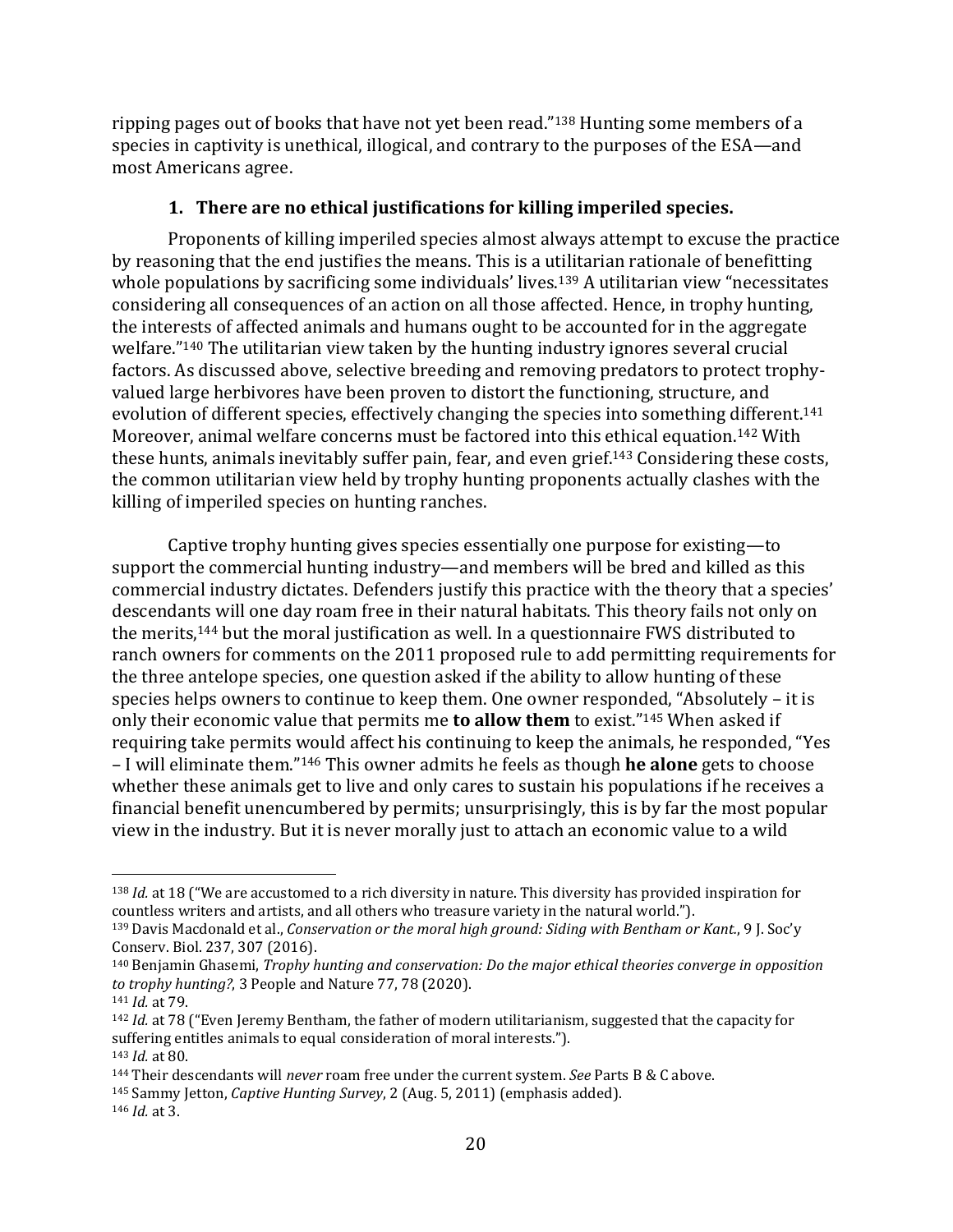animal, let alone one that is at risk. In doing so, the treatment of animals as commodities for human use is further perpetuated, which is the same exploitation that has led to endangerment and extinctions in the first place. This again clashes with the overall purpose of the ESA.

# **2. The vast majority of citizens finds these hunts unethical.**

<span id="page-27-0"></span>More and more, people are recognizing that it is unethical to hunt an endangered species for sport. American opinions about hunting vary based on the species being killed. For example, about 70% of Americans find it acceptable to hunt common game such as deer, wild turkey, and duck.<sup>147</sup> In contrast, only 7% approve of hunting African elephants, which shows the vast majority of this nation recognizes a deeper value in imperiled species and a greater evil in killing them.<sup>148</sup> The majority of Americans do not approve of captive trophy hunting either. Only 29% percent of Americans approve of trophy hunting in general. <sup>149</sup> Though there are variations in sizes of enclosures, research shows that people's attitudes about methods of hunting are more disfavoring of unnatural or unfair advantages.<sup>150</sup> Only 32% approve of baiting<sup>151</sup> and only 21% approve of hunting on property with a fence around it,<sup>152</sup> which are two methods often used by hunting ranches. Even pro-hunting groups, such as the Boone and Crockett Club, only believe hunting is morally justified "under the conditions of Fair Chase because of the value of the predatorprey relationship experienced when a hunter pursues game under conditions native to the animal."<sup>153</sup> There can be no truly fair chase when the animals do not actually live where the ESA strives to put them—in their spacious natural habitat.

The CEO of an 18,000-acre hunting facility has attempted to refute this by suggesting the size of the enclosure makes the hunts fair. <sup>154</sup> Yet, customers rarely leave this ranch without making a kill, which contrasts with hunts undertaken in the wild.<sup>155</sup> This CEO admits "[s]ome clients prefer to sit inside hunting blinds and set off corn feeders that lure animals directly to them. If that's what they want, it's what they do. [This ranch] even hosts bachelor parties where guys can hang out in big blinds decked out with a poker table, refrigerator and satellite TV."<sup>156</sup> And, if an animal appears nearby, the party "gets to shoot at it."<sup>157</sup> Further, investigations regarding captive hunting revealed that on some ranches

<sup>147</sup> Responsive Management and National Sports Shooting Foundation, *Americans' Attitudes Toward Hunting, Fishing, Sport Shooting, and Trapping*, 23 (2019).

<sup>148</sup> *Id.*

<sup>149</sup> *Id.* at 12.

<sup>150</sup> *Id.* at 34.

<sup>151</sup> "Baiting" here means strategically placing food to lure in animals.

<sup>152</sup> Responsive Management et. al, *Americans' Attitudes Toward Hunting, Fishing, Sport Shooting, and Trapping*  at 34.

<sup>153</sup> Boone and Crocket Club, *B&C Position Statement – Canned Hunts* (June 11, 2013), [https://www.boone](https://www.boone-crockett.org/bc-position-statement-canned-shoots)[crockett.org/bc-position-statement-canned-shoots](https://www.boone-crockett.org/bc-position-statement-canned-shoots) (last visited Mar. 10, 2022).

<sup>154</sup> Alexandra Villerreal, *Fancy hunting a kangaroo? Or a zebra? In Texas, you can pay to play*, The Guardian (Sept. 27, 2021)[, https://www.theguardian.com/us-news/2021/sep/27/texas-hunting-captive-animals](https://www.theguardian.com/us-news/2021/sep/27/texas-hunting-captive-animals-kangaroo-zebra)[kangaroo-zebra](https://www.theguardian.com/us-news/2021/sep/27/texas-hunting-captive-animals-kangaroo-zebra) (last visited Mar. 8, 2022).

<sup>155</sup> *Id.*

<sup>156</sup> *Id.*

<sup>157</sup> *Id.*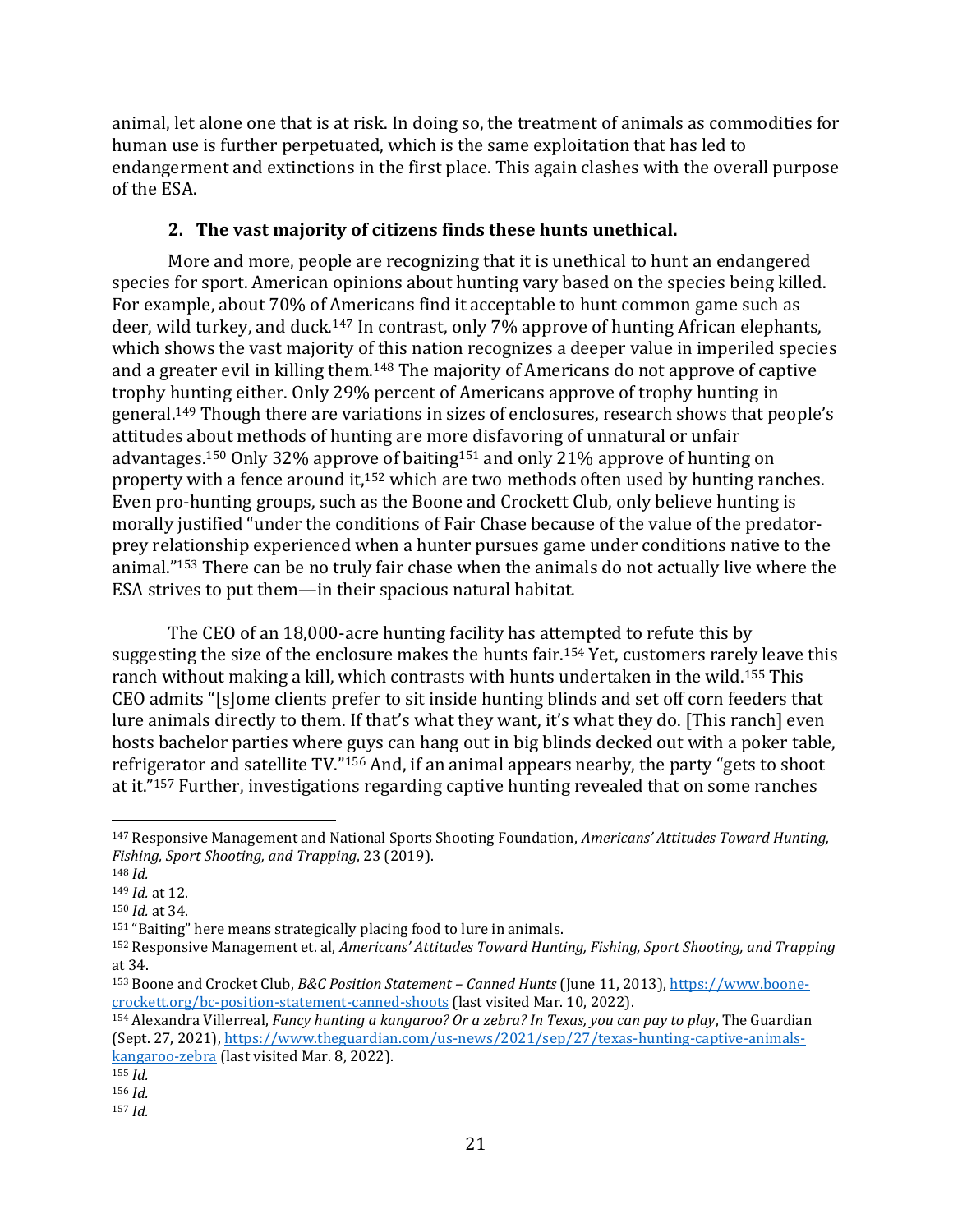the animals were so tame "investigators could walk up to them and hug them" and one rancher admitted to "tranquilizing his animals when people paid him to."<sup>158</sup> Luring in animals with food and shooting them is certainly not a "normal practice of animal husbandry"<sup>159</sup> permissible under the ESA's implementing regulations. And shooting an imperiled animal that is comfortable being near humans and drawn in by the smell of food from a party can hardly be considered ethical. Yet when FWS grants permits for endangered species to be killed on hunting ranches like this one, it does so without knowing the ways in which those animals will be killed. FWS can, and should, avoid such uncertainties by simply prohibiting the captive hunting of threatened and endangered species on U.S. soil. FWS never should have allowed a practice that is so contrary to the ESA in the first place. It is well past time to end it.

#### **Petition for Rulemaking**

<span id="page-28-0"></span>For all of the reasons discussed above, Friends of Animals requests that FWS immediately amend its regulations governing the taking of threatened and endangered animals on trophy hunting ranches. Such amendments are consistent with the ESA and are in accord with contemporary ethics and ecology, and serve the public interest in the conservation of imperiled animals. As this petition demonstrates, it is critical that FWS amend its regulations in order to modernize its policies concerning imperiled animals. Friends of Animals requests the following amendments to 50 C.F.R. § 17.21 (additions marked in red; deletions noted in strikethrough):

#### **[Proposed Amendments Appear on the Following Pages]**

<sup>158</sup> Kitty Block and Sara Amundson, *Shooting fish in a barrel: U.S. canned hunting industry offers 'menus' of rare animals for a thrill kill*, A Humane World Kitty Block's Blog (Jan. 29, 2021), [https://blog.humanesociety.org/2021/01/shooting-fish-in-a-barrel-u-s-canned-hunting-industry-offers](https://blog.humanesociety.org/2021/01/shooting-fish-in-a-barrel-u-s-canned-hunting-industry-offers-menus-of-rare-animals-for-a-thrill-kill.html)[menus-of-rare-animals-for-a-thrill-kill.html](https://blog.humanesociety.org/2021/01/shooting-fish-in-a-barrel-u-s-canned-hunting-industry-offers-menus-of-rare-animals-for-a-thrill-kill.html) (last visited Mar. 8, 2022). <sup>159</sup> 50 C.F.R. § 17.3.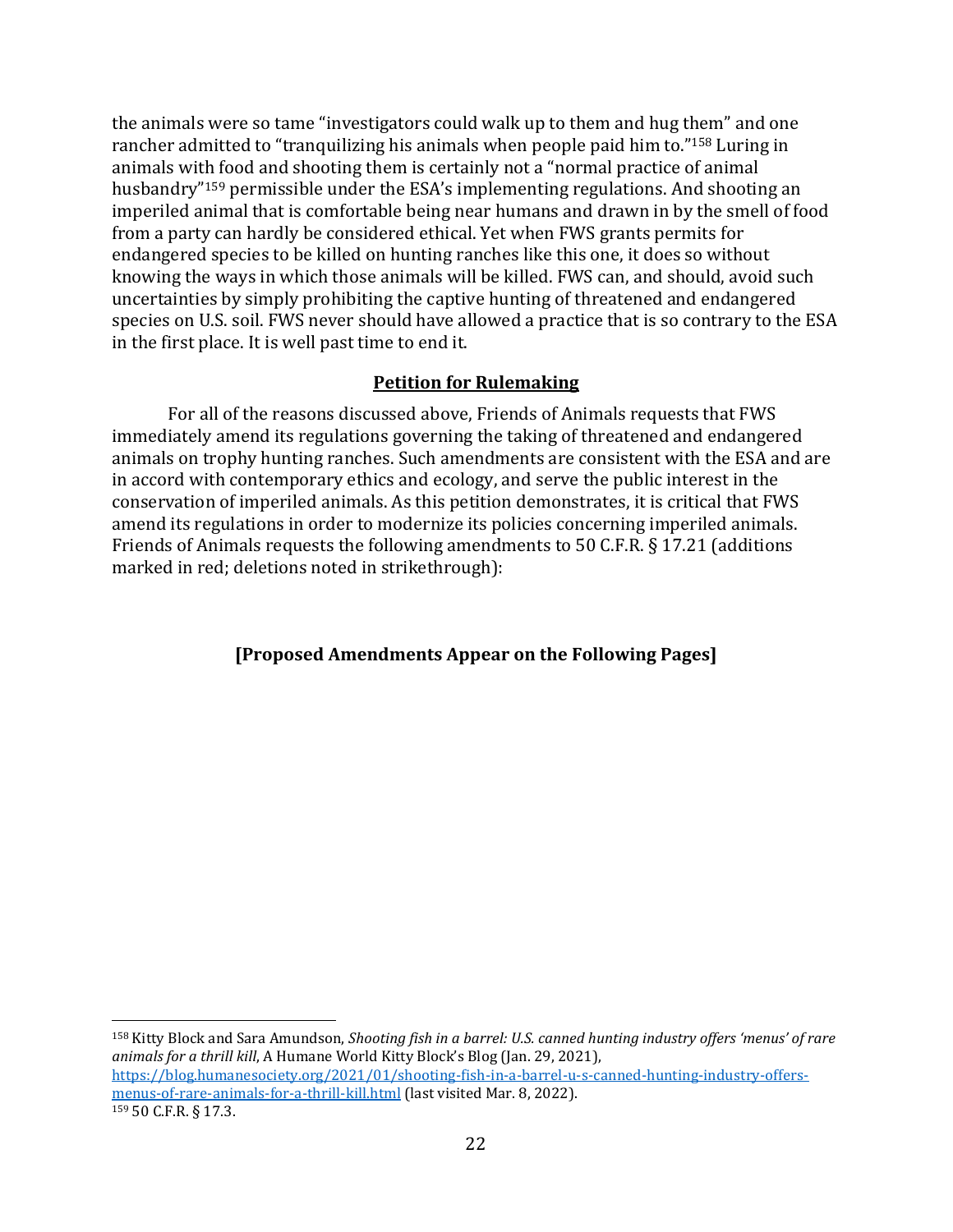#### **50 C.F.R. § 17.21 Prohibitions**

**(g)** Captive-bred wildlife.

**(1)** Notwithstanding paragraphs (b), (c), (e) and (f) of this section, any person may take; export or re-import; deliver, receive, carry, transport or ship in interstate or foreign commerce, in the course of a commercial activity; or sell or offer for sale in interstate or foreign commerce any endangered wildlife that is bred in captivity in the United States provided either that the wildlife is of a taxon listed in paragraph (g)(6) of this section, or that the following conditions are met:

**(ii)** The purpose of such activity is to enhance the propagation or survival of the affected species. Killing endangered or threatened species for a fee or other valuable consideration or for recreation on a U.S. shooting preserve or any other controlled hunting facility is not an adequate purpose;

**(3)** Upon receipt of a complete application for registration, or the renewal or amendment of an existing registration, under this section, the Service will publish notice of the application in the Federal Register. Each notice will invite the submission from interested parties, within 30 days after the date of the notice, of written data, views, or arguments with respect to the application. All information received as part of each application will be made available to the public, upon request, as a matter of public record at every stage of the proceeding, including, but not limited to, information needed to assess the eligibility of the applicant, such as the original application, materials, any intervening renewal applications documenting a change in location or personnel, and the most recent annual report.

**(i)** At the completion of this comment period, the Director will decide whether to approve the registration. In making this decision, the Director will consider, in addition to the general criteria in  $\S 13.21(b)$  of this subchapter, whether the expertise, facilities, or other resources available to the applicant appear adequate to enhance the propagation or survival of the affected wildlife. The Director will not consider any applicant seeking to allow the killing of endangered or threatened species for a fee or other valuable consideration or for recreation on a shooting preserve or any other controlled hunting facility. Public education activities may not be the sole basis to justify issuance of a registration or to otherwise establish eligibility for the exception granted in paragraph (g)(1) of this section.